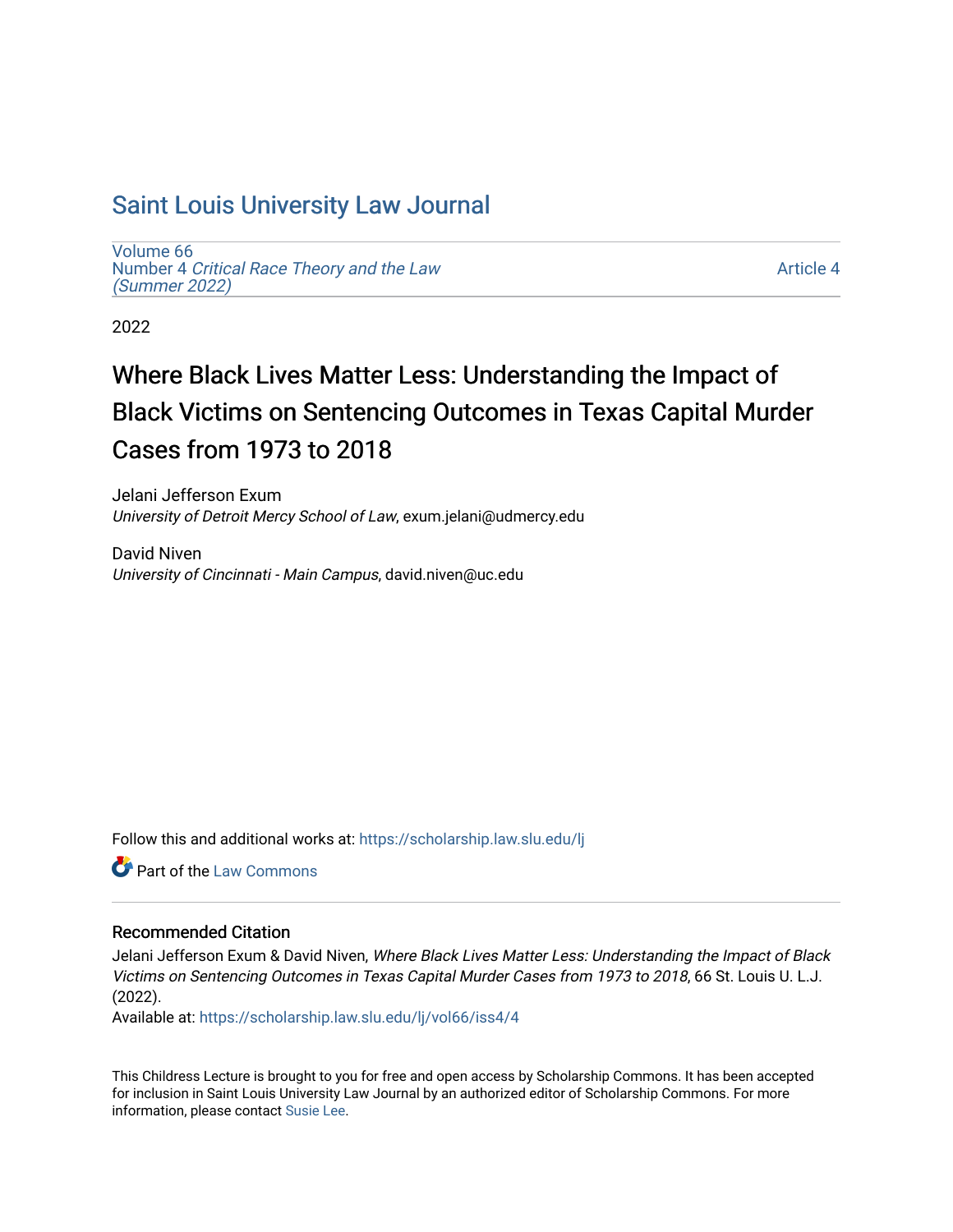# **WHERE BLACK LIVES MATTER LESS: UNDERSTANDING THE IMPACT OF BLACK VICTIMS ON SENTENCING OUTCOMES IN TEXAS CAPITAL MURDER CASES FROM 1973 TO 2018**

# JELANI JEFFERSON EXUM\* AND DAVID NIVEN[\\*\\*](#page-1-0)

# **ABSTRACT**

*The systemic disregard for Black lives in America was on full display when footage of a police officer kneeling on the neck of George Floyd went viral. Mr. Floyd's resultant death set off protests declaring that Black Lives Matter throughout the nation and across the world. While national attention rightfully turned to demanding police accountability for undue violence, the prevailing conversation also incorporated at least a declared concern for addressing institutionalized racism within the criminal justice system and other American institutions. The term of the day became "antiracism." With regard to police killings, the lesson is that police officers disproportionately kill Black people in this country with impunity because our system of policing encourages such violence, and our legal jurisprudence protects that use of violence. Combining the Black Lives Matter declaration with antiracism ideals requires systemic changes that will directly address the disproportionate and racist outcomes of policing. When combined with the larger antiracist movement—the call for antiracist policies across American institutions—the Black Lives Matter movement provided a powerful model for revealing the historic lack of protection for Black people as they live and work in this country. Declaring that Black Lives Matter is a reminder that Black lives have value, too, and ought to be legally protected. However, even when there is a system that is arguably in place to vindicate the unjust loss of life, Black people still remain unprotected.* 

<sup>\*</sup> Jelani Jefferson Exum (J.D., Harvard Law School) is the Dean and Philip J. McElroy Professor of Law at the University of Detroit Mercy School of Law. Her research focuses on sentencing reform, as well as issues of race in the criminal justice system. She teaches Constitutional Law, Criminal Procedure, Sentencing, and Race and American Law, and is on the Editorial Board of the Federal Sentencing Reporter.

<span id="page-1-0"></span><sup>\*\*</sup> David Niven (Ph.D., Ohio State University) is an associate professor in the School of Public and International Affairs at the University of Cincinnati. His research focuses on death penalty policy. The authors are indebted to David Keys and Ahram Cho of New Mexico State University for their leadership on this project and their efforts to assemble the database. This Article could not have been written without their estimable contributions. They additionally thank Sydney Buckley for invaluable research assistance.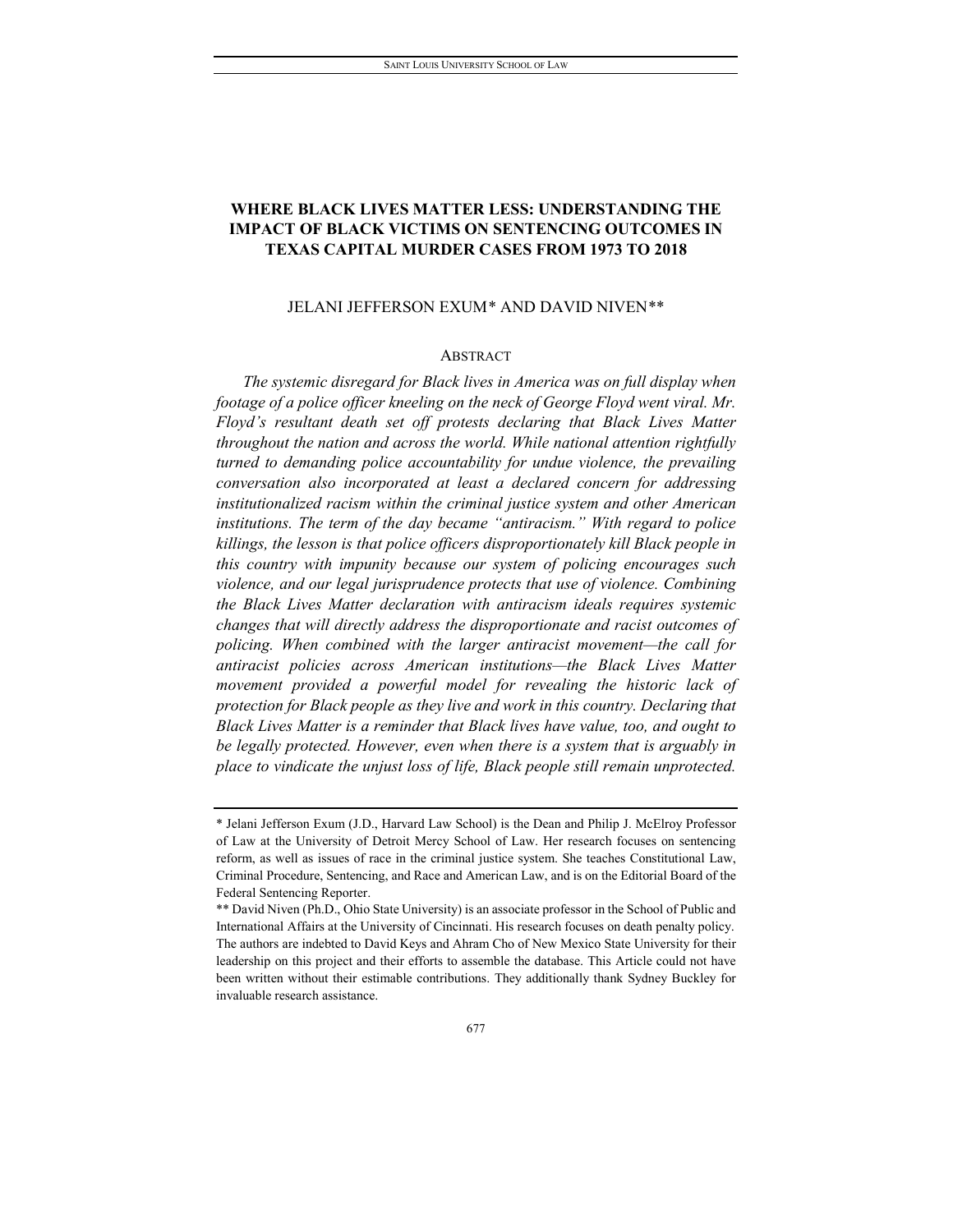*The application of the death penalty in America reveals the troubling truth that Black deaths do not matter.*

*Scholars and advocates have long acknowledged that the death penalty is disproportionately applied to Black offenders. It is also well known that the race of a victim is a leading factor in a capital defendant's risk of receiving the death penalty, with those convicted of murdering whites significantly more likely to receive the death penalty than those convicted of murdering Blacks. This Article takes an in-depth look at statistics covering the sentencing outcomes in capital murder cases in Texas from 1973 to 2018, revealing the clear evidence that race*  matters in the imposition of the death penalty. However, this Article does not *simply join the chorus of voices that have recognized the racial disparity in the death penalty. Rather, the authors argue that the lesson from the Black victim effect on the death penalty decision fits into the broader, historic, and present*day context of devaluing Black lives. As the Texas example provides, the *devaluing effect of Blackness is apparent. This is not simply a failure to recognize the value of Black lives—as the Black Lives Matter movement exposes—but a reflection of the societal view that Blackness actually reduces the value and importance of all things—from property to community spaces to ultimate humanity. In life, Black people are vastly under-protected by the law, and the same is true for Black people even in a system designed to exact retribution for death. When we accept the fact that the death penalty reveals that Black deaths do not matter, then it becomes apparent that there is not an antiracist fix for the death penalty other than its abolition.*

*In this Article, the authors present the most comprehensive data ever assembled on capital murder cases in Texas to affirm that the scope of the race of victim difference is jarring. This data shows how pervasive race is in death penalty outcomes. In every single comparison the racial disparity was statistically significant, and harsher punishment was associated with white victims than with African American victims, who clearly mattered less. The truth, of course, is that Black victims matter as much as any, even if the legal system and society haven't recognized their value. Within a database of thousands of cases there are thousands of tragic stories of lives upended by acts of an almost unspeakable nature. The details differ from case to case, but across all those thousands of cases the race of victim disparity persists. The math is straightforward. Indeed, the odds against the patterns seen here—emerging by chance—are truly astronomical. The race of the victim matters in the Texas criminal justice system.* 

*As a matter of jurisprudence and policy making, however, the meaning of this data is uncertain. When legislators debate the death penalty, racial disparities are among the most frequently cited concerns of opponents of the death penalty. Supporters of the death penalty, however, dispute both the math and the meaning of findings of racial disparities, taking particular offense at the suggestion that race influences sentencing or influences their own views. These*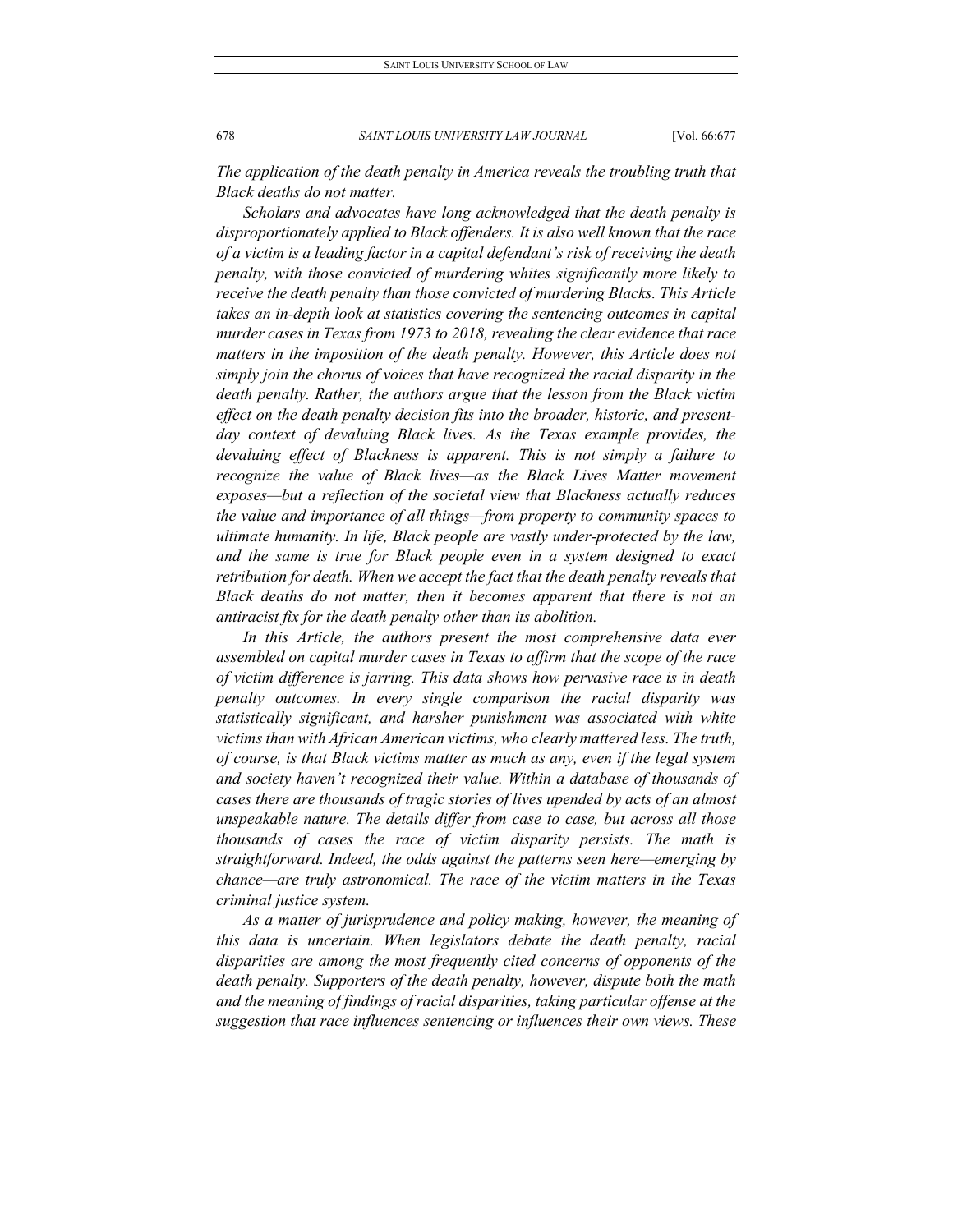*authors argue that abolition is the only corrective approach. We must make the radical choice to uproot systems, like the death penalty, that allow the anti-Black biases in our national consciousness to not only thrive, but to be just. To do otherwise is to perpetuate a system where Black lives matter less.*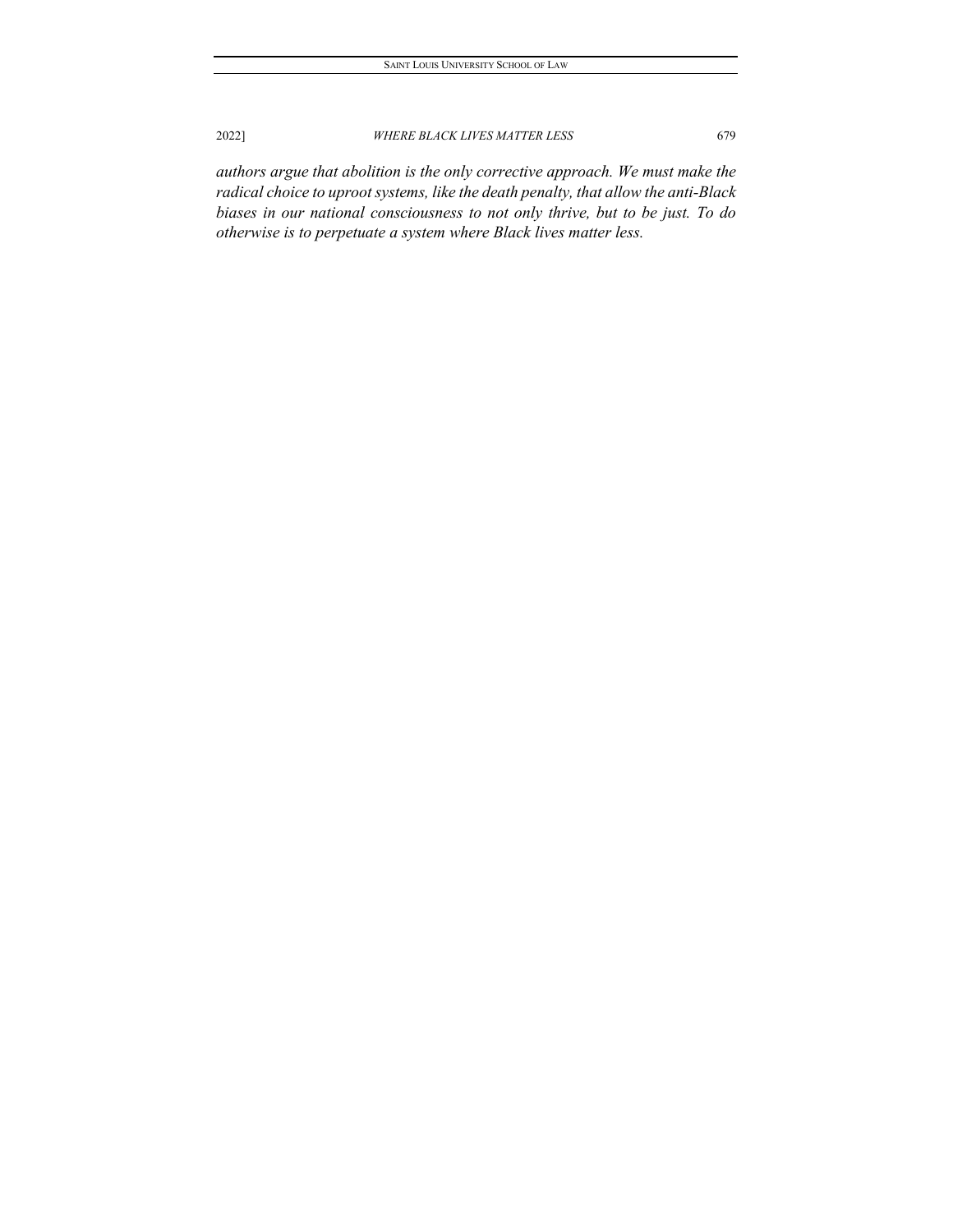# **INTRODUCTION**

In the Summer of 2020, the systemic disregard for Black lives in America was on full display when footage of a police officer kneeling on the neck of George Floyd went viral. Mr. Floyd's resultant death set off protests declaring that Black Lives Matter throughout the nation and across the world. While national attention rightfully turned to demanding police accountability for undue violence, the prevailing conversation also incorporated at least a declared concern for addressing institutionalized racism within the criminal justice system and other American institutions. The term of the day became "antiracism." With regard to police killings, the lesson is that police officers disproportionately kill Black people in this country with impunity because our system of policing encourages such violence, and our legal jurisprudence protects that use of violence. Combining the Black Lives Matter declaration with antiracism ideals requires systemic changes that will directly address the disproportionate and racist outcomes of policing. When combined with the larger antiracist movement—the call for antiracist policies across American institutions—the Black Lives Matter movement provided a powerful model for revealing the historic lack of protection for Black people as they live and work in this country. Declaring "Black Lives Matter" is a reminder that Black lives have value, too, and ought to be legally protected. However, even when there is a system that is arguably in place to vindicate the unjust loss of life, Black people still remain unprotected. The application of the death penalty in America reveals the troubling truth that Black deaths do not matter.

Scholars and advocates have long acknowledged that the death penalty is disproportionately applied to Black offenders.<sup>1</sup> It is also well known that the race of a victim is a leading factor in a capital defendant's risk of receiving the death penalty, with those convicted of murdering whites significantly more likely to receive the death penalty than those convicted of murdering Blacks.<sup>2</sup> This Article takes an in depth look at statistics covering the sentencing outcomes in Texas capital murder cases from 1973 to 2018 to reveal the clear evidence that race matters in the imposition of the death penalty. However, this Article does not simply join the chorus of voices that have recognized the racial

<span id="page-4-0"></span><sup>1</sup>*. See, e.g.*, Gary Kleck, *Racial Discrimination in Criminal Sentencing: A Critical Evaluation of the Evidence with Additional Evidence on the Death Penalty*, 46 AM. SOC. REV. 783, 783–88 (1981).

<span id="page-4-1"></span><sup>2</sup>*. DPIC Analysis: Racial Disparities Persisted in U.S. Death Sentences and Executions in 2019*, DEATH PENALTY INFO. CTR., https://deathpenaltyinfo.org/news/dpic-analysis-racial-dis parities-persisted-in-the-u-s-death-sentences-and-executions-in-2019 [https://perma.cc/YD48- 7S3Q] (last visited Jan. 21, 2020); *Executions by Race and Race of Victim*, DEATH PENALTY INFO. CTR., https://deathpenaltyinfo.org/executions/executions-overview/executions-by-race-and-raceof-victim [https://perma.cc/G5JJ-MGND] (last visited Feb. 14, 2022); *Race and the Death Penalty*, ACLU, https://www.aclu.org/other/race-and-death-penalty [https://www.aclu.org/other/race-anddeath-penalty] (last visited Feb. 14, 2022).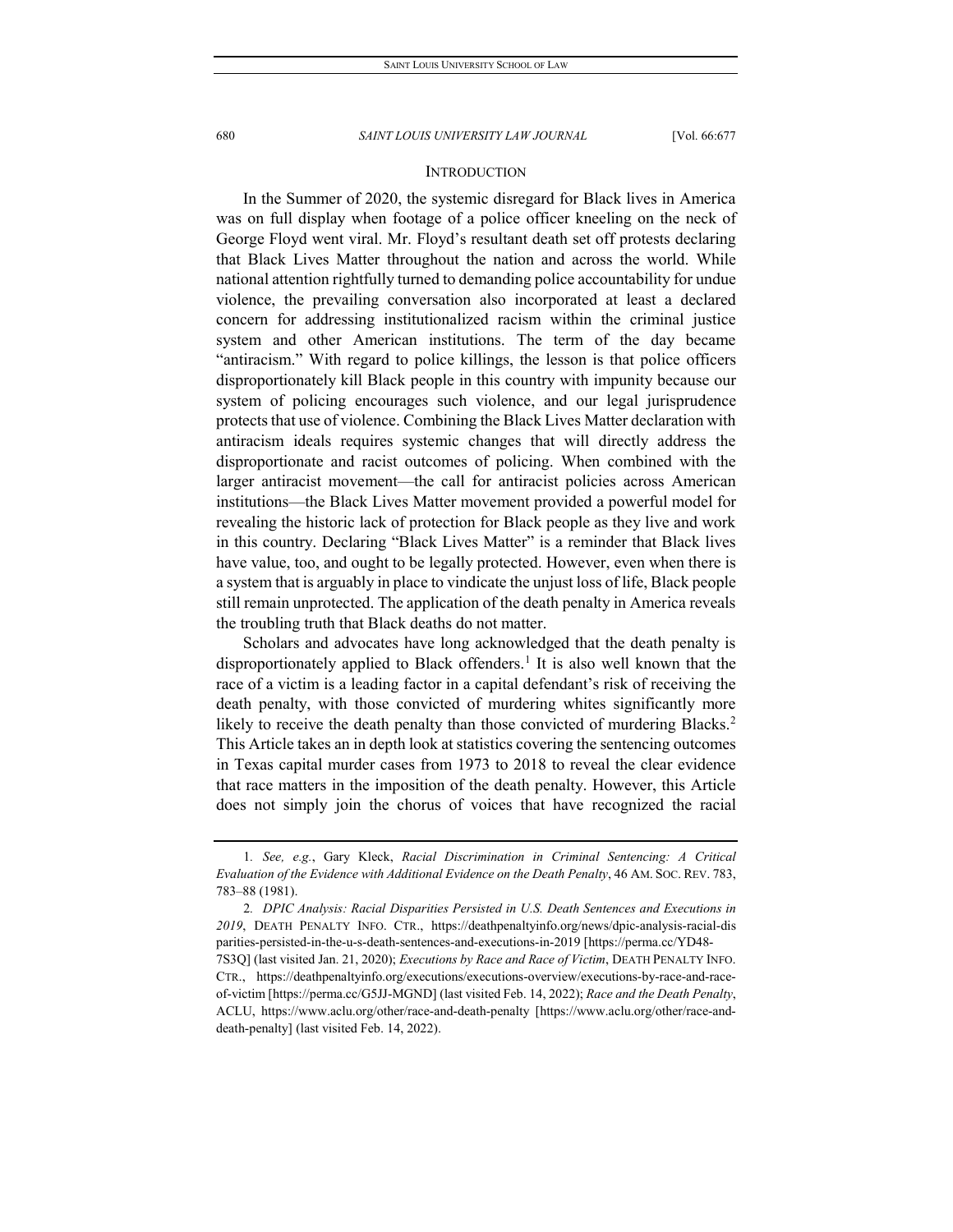disparity in the death penalty. Rather, it argues that the lesson from the Black victim effect on the death penalty decision fits into the broader, historic, and present-day context of devaluing Black lives. Through the example that Texas provides, the devaluing effect of Blackness is apparent. This is not simply a failure to recognize the value of Black lives—as the Black Lives Matter movement exposes—but is a reflection of the societal view that Blackness actually reduces the value and importance of all things—from property to community spaces to ultimate humanity. In life, Black people are vastly underprotected by the law, and the same is true for Black people—even in a system designed to exact retribution for death. When we accept the fact that the death penalty reveals that Black deaths do not matter, then it becomes apparent that there is not an antiracist fix for the death penalty other than its abolition.

This Article reports quantitative findings from the authors' study of Texas capital murder convictions, documenting the consistent disparity in sentencing relating to the race of the victim. Finding that the punishments imposed in cases with Black victims are uniformly lower than in cases with white victims, the authors consider anew the urgency of the assertion that Black Lives Matter. This discussion is situated within the larger death penalty debate and considers how the findings here fit a pattern in which the legal system—in both criminal and civil matters—tolerates racial devaluation.

The Article proceeds in four parts. Part I presents data revealing a stark disparity in death sentence rates in Texas based on the race of the victim. Part II situates the findings within the notion of the death penalty as a tool of retribution. Part III considers how race of victim disparities fit a larger pattern of devaluing Black lives. Part IV suggests disparities are inherent to the death penalty and that the sentence is irredeemable.

# I. RACE MATTERS: THE NUMBERS

This Article is based on a comprehensive database of 15,394 capital murder convictions in Texas from 1973 to 2018.[3](#page-5-0) Over those four and half decades, Texas leads the nation in the number of executions.[4](#page-5-1) Of those 15,394 capital murder cases, death sentences were imposed in 5.2% of all convictions. Based on this outcome, we should expect that the death sentence rate should cluster around 5.2% for variables that should be unrelated to the imposition of the sentence, such as race. If race of the victim, for example, is unrelated to

<span id="page-5-0"></span><sup>3.</sup> Portions of these data were collected via the Texas Department of Criminal Justice ("TDCJ") through the Offender and Victim Information elements available online and the Public Information Application ("PIA") systems. Individual offenders were then tracked through Texas District Courts ("TDC") Court Activity Database. Court records on file in each of the districts provided victim information as well as the weapon(s) used in the crime.

<span id="page-5-1"></span><sup>4</sup>*. Executions by State and Region Since 1976*, DEATH PENALTY INFO. CTR., https://death penaltyinfo.org/executions/executions-overview/number-of-executions-by-state-and-region-since -1976 [https://perma.cc/CN94-YC7C] (last visited Feb. 16, 2021).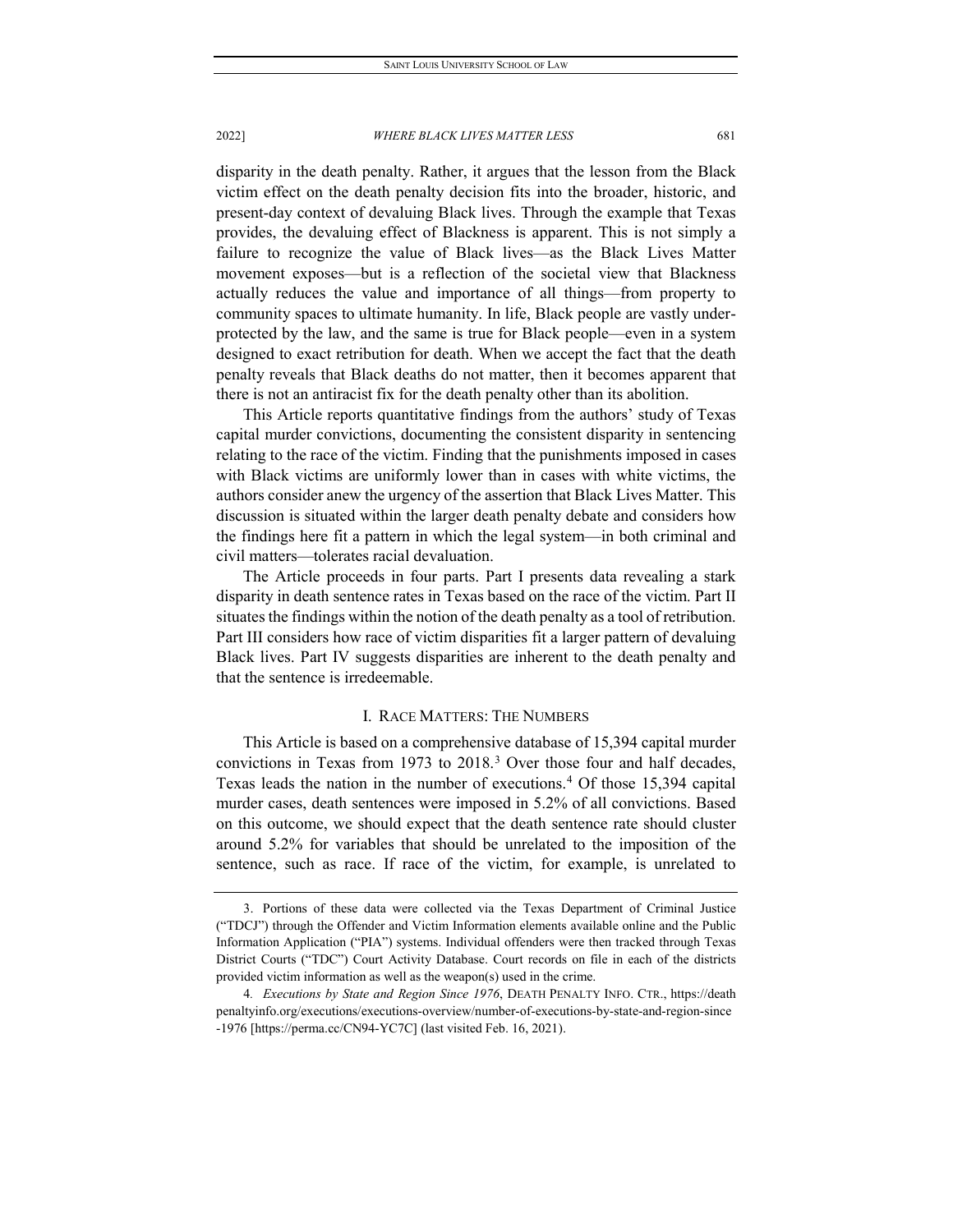sentencing, then the death sentence rate should be near 5.2% in both white and African American victim cases. This proves not to be the case. Rather than finding roughly proportional results, the data reveals a stark disparity based on race of victim. As shown in Table 1, death sentences occur in 8.5% of cases with white victims and 2.7% of cases with African American victims. Thus, far from clustering near the baseline, cases with white victims were actually three times more likely to result in a death sentence than cases with African American victims. This result comports with studies of capital murder cases in numerous states, including Florida,<sup>[5](#page-6-0)</sup> Georgia,<sup>[6](#page-6-1)</sup> Kentucky,<sup>[7](#page-6-2)</sup> Missouri,<sup>[8](#page-6-3)</sup> North Carolina,<sup>[9](#page-6-4)</sup> Ohio,<sup>[10](#page-6-5)</sup> Oklahoma,<sup>[11](#page-6-6)</sup> and Pennsylvania,<sup>[12](#page-6-7)</sup> that found a strong relationship between the race of the victim and the resulting sentence. Findings of racial

<span id="page-6-3"></span>8. Jonathan R. Sorensen & Donald H. Wallace, *Capital Punishment in Missouri: Examining the Issue of Racial Disparity*, 13 BEHAVIORAL SCI. & THE L. 61 (1995); Michael Lenza et al., *The Prevailing Injustices in the Application of the Missouri Death Penalty (1978 to 1996)*, 32 SOC. JUST. 151, 158 (2005) ("[B]lacks who kill whites are five times more likely to be charged with capital murder than are [B]lacks who kill [B]lacks. Whites with [B]lack victims are half as likely to be charged with capital murder than are whites who kill other whites.").

<span id="page-6-4"></span>9. Michael L. Radelet & Glenn L. Pierce, *Race and Death Sentencing in North Carolina, 1980–2007*, 89 N.C.L. REV. 2119, 2145 (2010) (finding cases with white victims to be approximately three times more likely to receive a death sentence than those with Black victims).

<span id="page-6-5"></span>10. Marian R. Williams & Jefferson E. Holcomb, *Racial Disparity and Death Sentences in Ohio*, 29 CRIM.JUST.J. 207 (2001) (finding cases with white victims to be more than twice as likely to receive a death sentence than those with Black victims).

<span id="page-6-6"></span>11. Glenn L. Pierce et al., *Race and Death Sentencing for Oklahoma Homicides Committed Between 1990 and 2012*, 107 J. CRIM. L. & CRIMINOLOGY 733, 750 (2017) (finding "rather large disparities in the odds of a death sentence that correlate with the gender and the race/ethnicity of the victim. . . . [C]ases with white female victims, cases with white male victims, and cases with minority female victims are significantly more likely to end with a death sentence in Oklahoma than are cases with non-white male victims").

<span id="page-6-7"></span>12. Jeffery T. Ulmer et al., *The Race of Defendants and Victims in Pennsylvania Death Penalty Decisions: 2000–2010*, 37 JUST. Q. 955 (2020).

<span id="page-6-0"></span><sup>5.</sup> Michael L. Radelet & Glenn L. Pierce, *Choosing Those Who Will Die: Race and the Death Penalty in Florida*, 43 FLA. L. REV. 1 (1991) (finding cases with white victims to be six times more likely to receive a death sentence than those with Black victims).

<span id="page-6-1"></span><sup>6.</sup> David C. Baldus et al., *Comparative Review of Death Sentences: An Empirical Study of the Georgia Experience*, 74 J. CRIM. L. & CRIMINOLOGY 661, 708–10 (1973) ("Georgia's . . . death-sentencing rate . . . is .06 (15/246) for [B]lack victim cases versus (85/348) for white victim cases. . . . [And] as compared to white victim cases, the level of aggravation in [B]lack victim cases must be substantially greater before the prosecutor will even seek a death sentence.").

<span id="page-6-2"></span><sup>7.</sup> Thomas J. Keil & Gennaro F. Vito, *Race and the Death Penalty in Kentucky Murder Trials: 1976–1991*, 20 AM. J. CRIM. JUST. 17 (1995).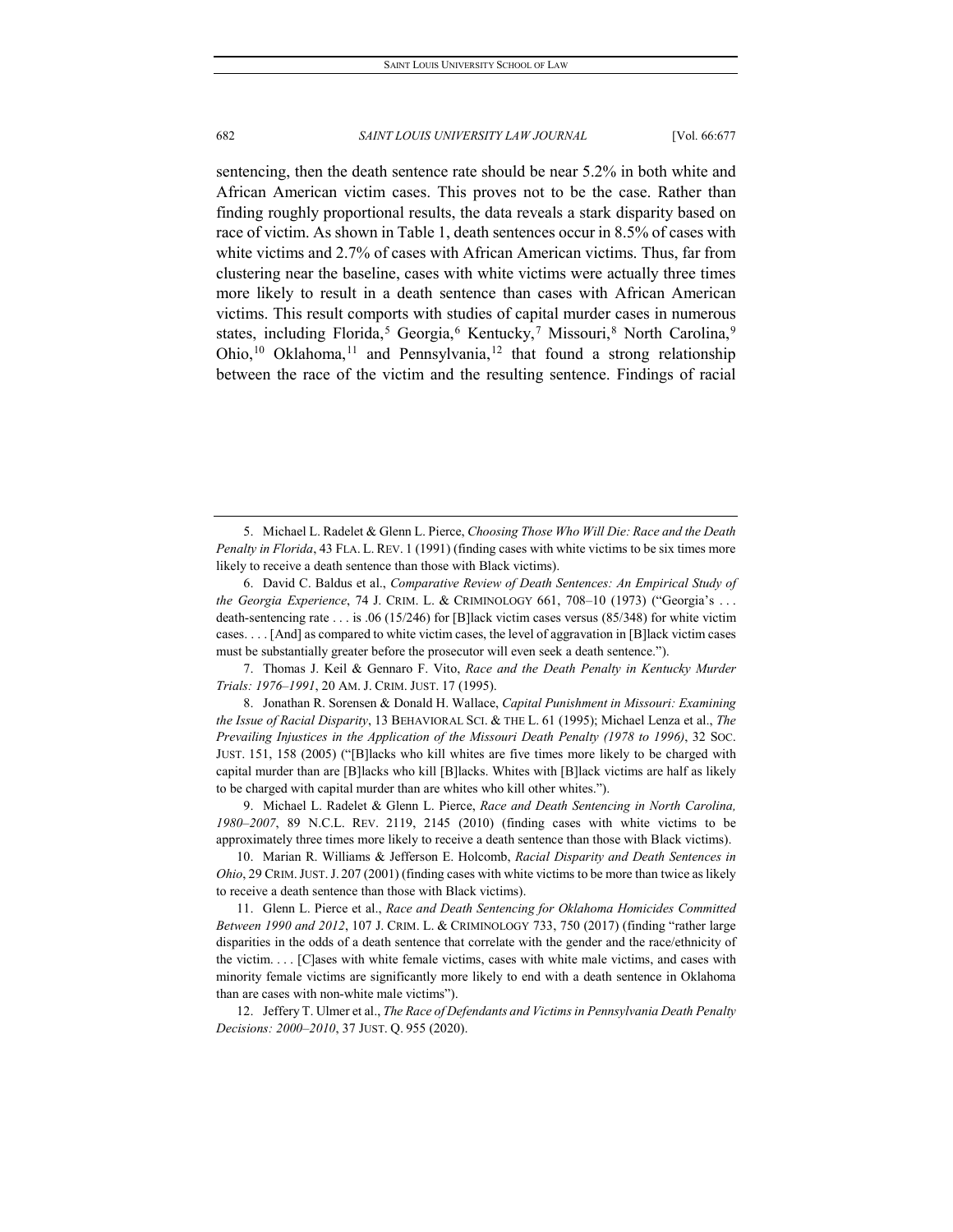imbalance in Connecticut,<sup>[13](#page-7-0)</sup> Maryland,<sup>[14](#page-7-1)</sup> and New Jersey<sup>15</sup> sentencing outcomes contributed to what were ultimately successful efforts to abolish the death penalty in those states.[16](#page-7-3)

# *A. The Startling Effect of the Victim's Race*

As a matter of both math and logic, unbiased processes should produce unremarkable patterns. That is, an unbiased coin flipped hundreds or thousands of times should land on heads roughly half the time and land on tails roughly half the time. Were a coin flipped a thousand times to land on heads twice as often as it lands on tails, the results would defy even the most generous statistical boundaries of what a fair coin could produce. Thus, we would conclude that some element of the process has biased the outcome and led to the pattern observed. If race does not affect the criminal justice system, we should expect the race of the victim to be unrelated to the outcome of the case. That is, an unbiased process examined across hundreds or thousands of cases should produce roughly the same punishment for crimes against white victims as it does for crimes against African American victims. Table 1 suggests this is not the case.

**All Cases/All Offenders Death Sentence Rate** White Victim and 1 8.5 African American Victim 2.7  $p < .00001$  $n = 11,822$ 

**Table 1. Death Sentence Rate by Race of Victim**

The scope of that gap—between results that would suggest neutrality and the results actually found here—is conveyed by a measure of statistical

<span id="page-7-0"></span><sup>13.</sup> John J. Donohue III, *An Empirical Evaluation of the Connecticut Death Penalty System Since 1973: Are There Unlawful Racial, Gender, and Geographic Disparities?*, 11 EMPIRICAL LEGAL STUD. 637 (2014).

<span id="page-7-1"></span><sup>14.</sup> Raymond Paternoster et al., *Justice by Geography and Race: The Administration of the Death Penalty in Maryland, 1978–1999*, 4 U. MD. L.J. RACE, RELIG., GENDER, & CLASS 1 (2004).

<span id="page-7-2"></span><sup>15.</sup> David C. Baldus et al., *Race and Proportionality Since* McCleskey v. Kemp, *(1987): Different Actors with Mixed Strategies of Denial and Avoidance*, 39 COLUM. HUM. RTS. L. REV. 143 (2007).

<span id="page-7-3"></span><sup>16.</sup> Scherzer argues the proportionality review process in New Jersey served to both limit the use of the death penalty in New Jersey and undergird arguments for abolition, see Aaron Scherzer, Note, *The Abolition of the Death Penalty in New Jersey and Its Impact on Our Nation's Evolving Standards of Decency*, 15 MICH. J. RACE & L. 223, 237–40 (2009). Niven and Donnelly find that references to racial disparities were a major theme among legislators in Connecticut who voted to abolish the death penalty, see David Niven & Ellen A. Donnelly, *Who Challenges Disparities in Capital Punishment?: An Analysis of State Legislative Floor Debates on Death Penalty Reform*, 18 J. ETHNICITY IN CRIM. JUST. 95 (2020).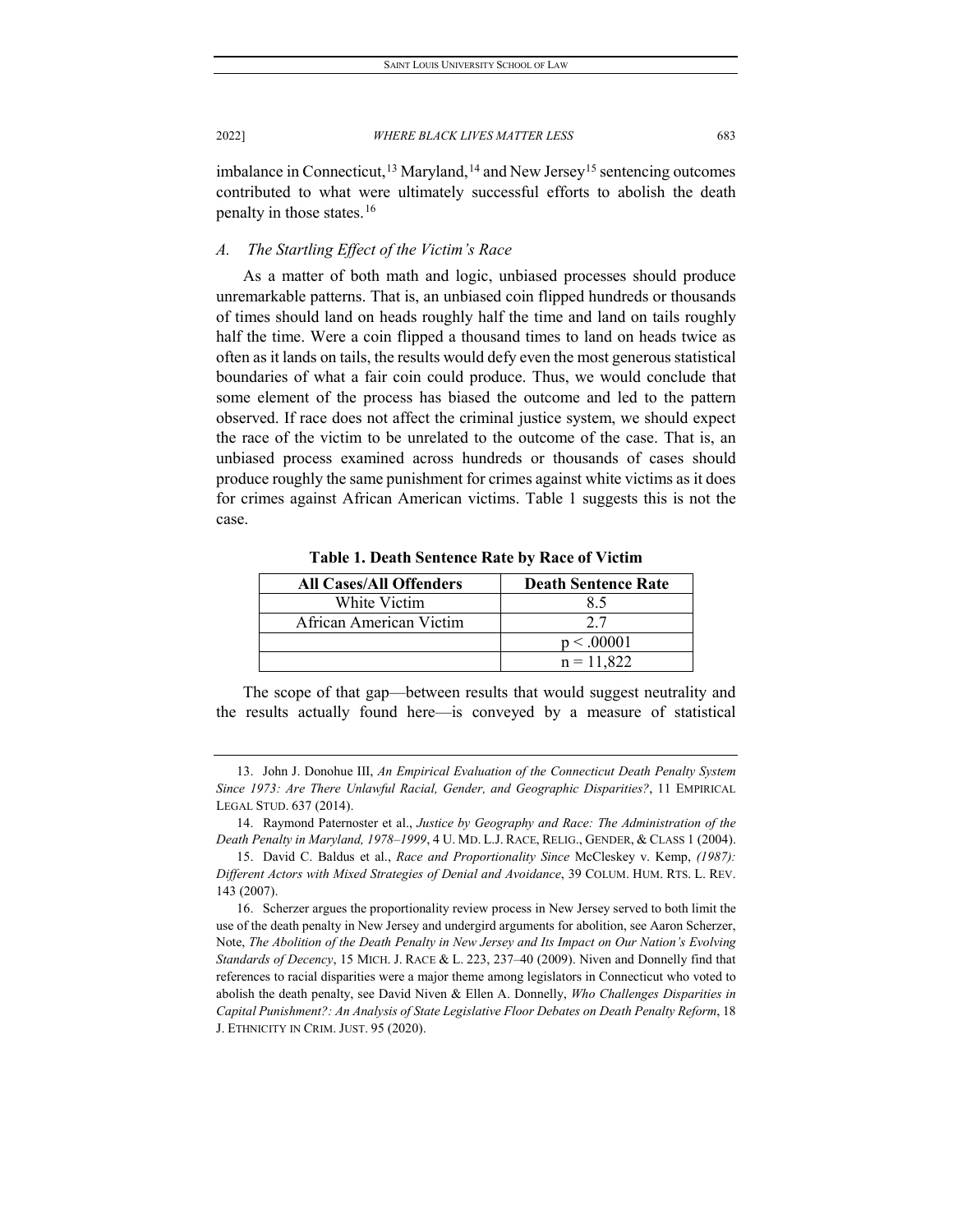significance. In brief, statistical significance tells us the odds of a result occurring by chance alone, even if there were no underlying relationship. Hence, a perfectly fair coin flipped one hundred times could land on heads fifty-one times—not because of bias, but by luck alone. Such an outcome would not be statistically significant. Social science research typically employs a statistical significance standard of one in twenty or one in one hundred. That is, when the odds associated with a result are one in twenty or higher against something happening by chance, then the result is considered evidence of something systematic.<sup>[17](#page-8-0)</sup> With regards to the data from Texas, the likelihood that a race neutral process could produce the disparity shown in Table 1 across more than 11,000 cases is not one in twenty or one in one hundred, rather it is one in 180,000,000,000,000,000,000,000,000,000,000,000,000,000,000,000,000,000, 000. By comparison, the odds of winning the Powerball lottery are one in 292,201,338.[18](#page-8-1) In other words, the odds of selecting the winning Powerball lottery ticket number on one's first try are quite literally trillions of times better than seeing this disparity in race of victim sentencing in Texas happen by chance.

#### *B. The Effect of the Victim's Race Across Defendant Demographics*

As Table 2 shows, the race of the victim remains consequential even as we consider the race of the defendant. In cases with an African American defendant, 7.4% of cases with a white victim result in a death sentence. That number is 4.8% when both the defendant and victim are African American. Again, this result is statistically significant, falling far outside the boundaries of what we would expect to see if the race of the victim was unrelated to the outcome of the case.

|                            | White Defendant | African American Defendant |
|----------------------------|-----------------|----------------------------|
| White Victim               | 5.6             |                            |
| African American<br>Victim |                 |                            |
|                            | < 0.0001        |                            |

**Table 2. Death Sentence Rate by Race of Victim & Offender**

While cases with African American defendants fail to cluster around the mean, a far larger disparity exists among cases with a white defendant. Again, 5.2% is the baseline across all cases. That is the figure around which nondeterminative variables should cluster. Yet, when a white defendant is accused

<sup>17.</sup> Baldus, Woodworth, and Grosso, for example, note racial disparities with a 1 in 20 ( $p =$ 

<span id="page-8-1"></span><span id="page-8-0"></span><sup>.05)</sup> probability in their analysis of New Jersey death sentences. Baldus et al., *supra* note 15, at 155. 18. For details on the odds of winning Powerball, see POWERBALL, https://www.powerball .com/games/home [https://perma.cc/8JYB-4SC4] (last visited Feb. 16, 2021).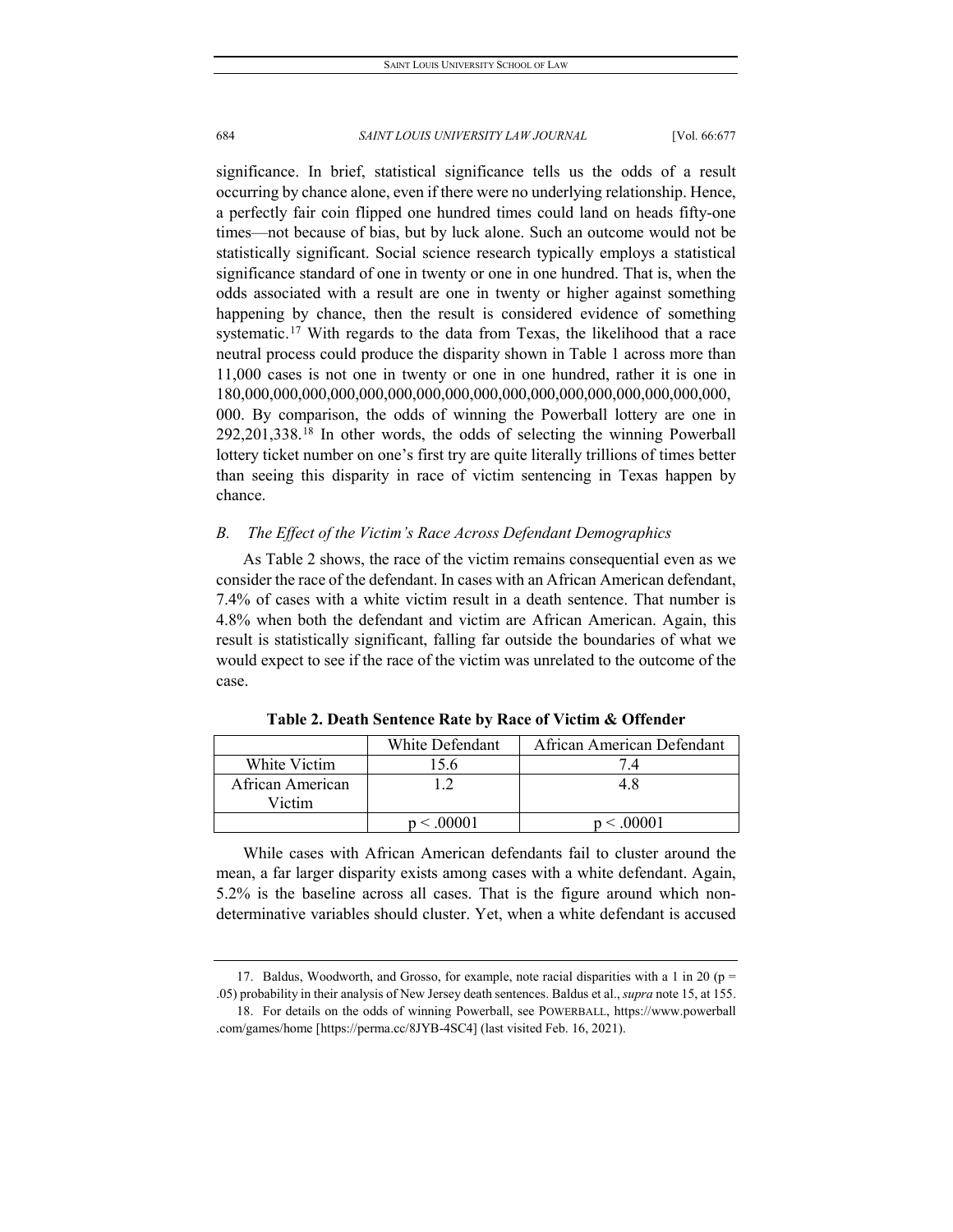of murdering a white victim, a death sentence is imposed in 15.6% of cases. When a white defendant is accused of murdering an African American victim, death sentences are imposed in 1.2% of the cases. The odds that a race neutral process could produce such a vast disparity is a farcical one in 384,000,000,000,000,000,000,000,000,000,000,000,000,000,000,000,000,000, 000,000,000.

Imagine officials stepping to midfield before the Super Bowl, about to flip a coin to determine who gets the ball first. If that coin was found to land on heads thirteen times more often than tails, it would be headline news. There would be an investigation and condemnation of the intolerable bias at hand. Fair processes do not result in thirteen-to-one disparities. But the data here are not about the trivial matter of which team gets the ball first in a football game. Rather these data concern the implicit value of lives and the nature of justice. More to the point, the data suggest that Black lives matter less in the Texas criminal justice system. And, the fact that we see these skewed results across the country show that Black lives matter less across the nation. This is not a truth that officials typically welcome. Professor Randall Kennedy asserts that one of the ironic side effects of the triumphant social movement to stigmatize racism in the United States is that it has rendered courts and other government actors hesitant to label any actor or outcome racist.<sup>[19](#page-9-0)</sup> "Perhaps their sense of shamefulness of racism is so intense that they find it difficult to burden an official or agency with the moral opprobrium that the 'racist' label connotes," Kennedy writes, "leading courts to dismiss most allegations of bias by applying almost impossibly high standards of proof."[20](#page-9-1)

Those charged with defending a criminal justice system against charges of racial disparity often suggest that some factor other than race is the source of the disparity.[21](#page-9-2) For example, the classic defense against racial disparity data is the claim that the nature of the crimes being prosecuted is correlated with the race of victim—and thus, it is the nature of the crime that produces the disparity in case outcomes. However, a closer look at the data reveals the unsoundness of this focus on other factors to explain the racial disparities.

# *C. The Excuse of "Other Factors"*

A desire to explain away racial disparities in the death penalty outcomes as something other than anti-Black bias was evident as early as 1987 in the key

<span id="page-9-0"></span><sup>19.</sup> Randall L. Kennedy, McCleskey v. Kemp*: Race, Capital Punishment, and the Supreme Court*, 101 HARV. L. REV. 1388, 1418 (1988).

<sup>20</sup>*. Id.*

<span id="page-9-2"></span><span id="page-9-1"></span><sup>21</sup>*. See* Sonja B. Starr & M. Marit Rehavi, *Mandatory Sentencing and Racial Disparity: Assessing the Role of Prosecutors and the Effects of* Booker, 123 YALE L.J. 2, 19–22 (2013) (discussing various possible sources of racial disparity in sentencing).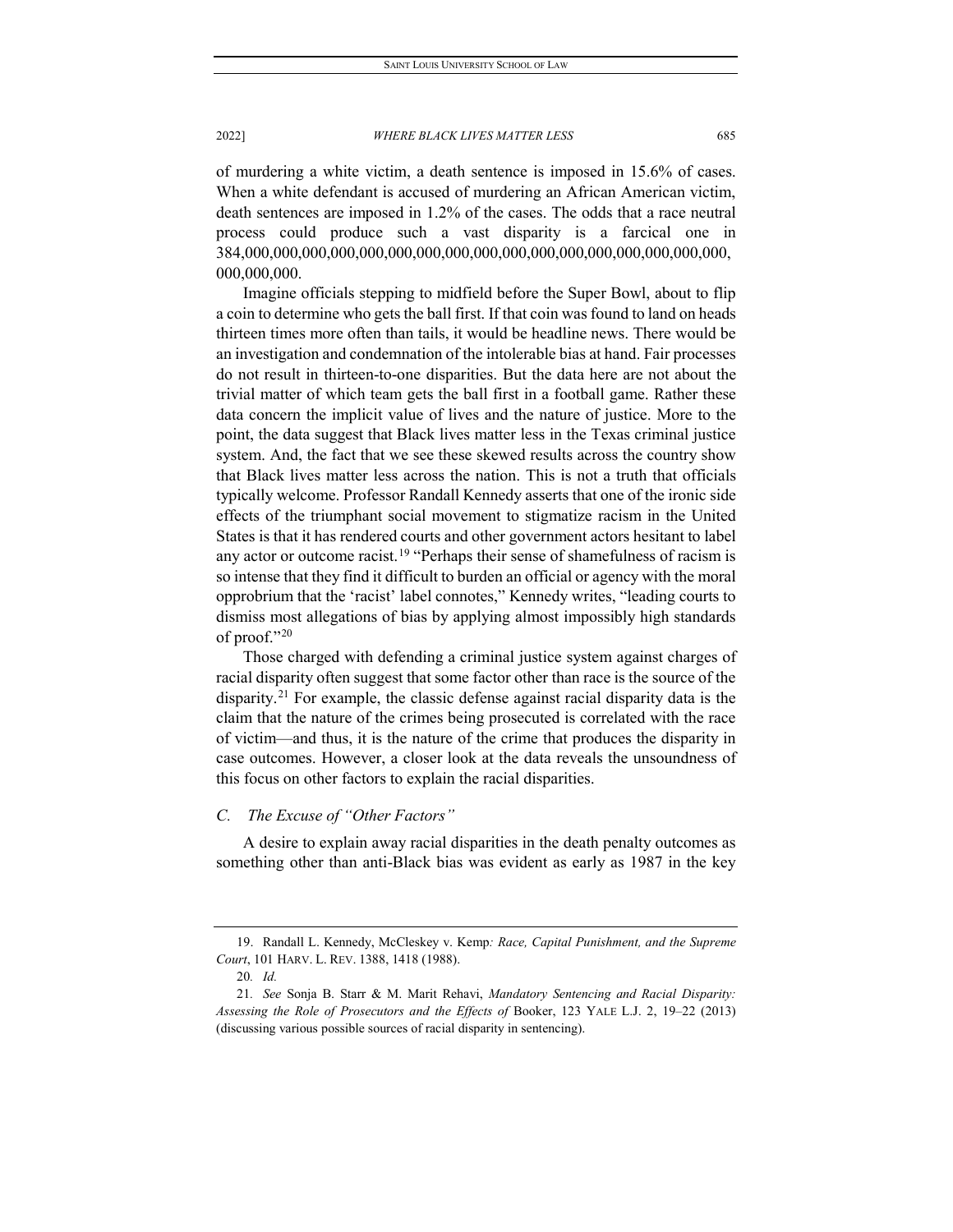case, *McCleskey v. Kemp*. [22](#page-10-0) In that case, Warren McCleskey, a Black man, had been convicted of two counts of armed robbery and one count of murder in Fulton County, Georgia.<sup>[23](#page-10-1)</sup> His convictions arose out of the killing of a white police officer during the robbery of a furniture store.<sup>[24](#page-10-2)</sup> A jury convicted McCleskey of murder, and, after a sentencing hearing, the jury recommended a death sentence.[25](#page-10-3) The court followed the jury's recommendation and sentenced McCleskey to death. [26](#page-10-4) On appeal, McCleskey raised several issues, including claims that the Georgia capital sentencing process was administered in a racially discriminatory manner, violating the Eighth and Fourteenth Amendments.<sup>[27](#page-10-5)</sup> In support of his claim, McCleskey pointed to a statistical study performed by Professors David C. Baldus, Charles Pulaski, and George Woodworth ("the Baldus study") that showed "a disparity in the imposition of the death sentence in Georgia based on the race of the murder victim and, to a lesser extent, the race of the defendant."[28](#page-10-6) The Baldus study concluded that, "even after taking account of 39 nonracial variables, defendants charged with killing white victims were 4.3 times as likely to receive a death sentence as defendants charged with killing [B]lacks," and "[B]lack defendants were 1.1 times as likely to receive a death sentence as other defendants."<sup>[29](#page-10-7)</sup> Ultimately, the Baldus study indicates that, as a Black defendant convicted of killing a white victim, McCleskey was in the class of individuals with "the greatest likelihood of receiving the death penalty."[30](#page-10-8)

<span id="page-10-0"></span>In its arguments before the U.S. Supreme Court, the State of Georgia went to great lengths in order to explain away racial disparities in death sentences.<sup>[31](#page-10-9)</sup>

<span id="page-10-6"></span><span id="page-10-5"></span><span id="page-10-4"></span><span id="page-10-3"></span><span id="page-10-2"></span>28. As the Supreme Court explained in *McCleskey*: "The Baldus study is actually two sophisticated statistical studies that examine over 2,000 murder cases that occurred in Georgia during the 1970's. The raw numbers collected by Professor Baldus indicate that defendants charged with killing white persons received the death penalty in 11% of the cases, but defendants charged with killing [B]lacks received the death penalty in only 1% of the cases. The raw numbers also indicate a reverse racial disparity according to the race of the defendant: 4% of the [B]lack defendants received the death penalty, as opposed to 7% of the white defendants. Baldus also divided the cases according to the combination of the race of the defendant and the race of the victim. He found that the death penalty was assessed in 22% of the cases involving [B]lack defendants and white victims; 8% of the cases involving white defendants and white victims; 1% of the cases involving [B]lack defendants and [B]lack victims; and 3% of the cases involving white defendants and [B]lack victims." *Id.*

<span id="page-10-9"></span><span id="page-10-8"></span><span id="page-10-7"></span>31. R.J. MARATEA, KILLING WITH PREJUDICE: INSTITUTIONALIZED RACISM IN AMERICAN CAPITAL PUNISHMENT 88 (2019).

<span id="page-10-1"></span><sup>22.</sup> McCleskey v. Kemp, 41 U.S. 279 (1987).

<sup>23</sup>*. Id.* at 283.

<sup>24</sup>*. Id.*

<sup>25</sup>*. Id.* at 284.

<sup>26</sup>*. Id.* at 285.

<sup>27</sup>*. McCleskey*, 41 U.S. at 286 (1987).

<sup>29</sup>*. Id.* at 287.

<sup>30</sup>*. Id.*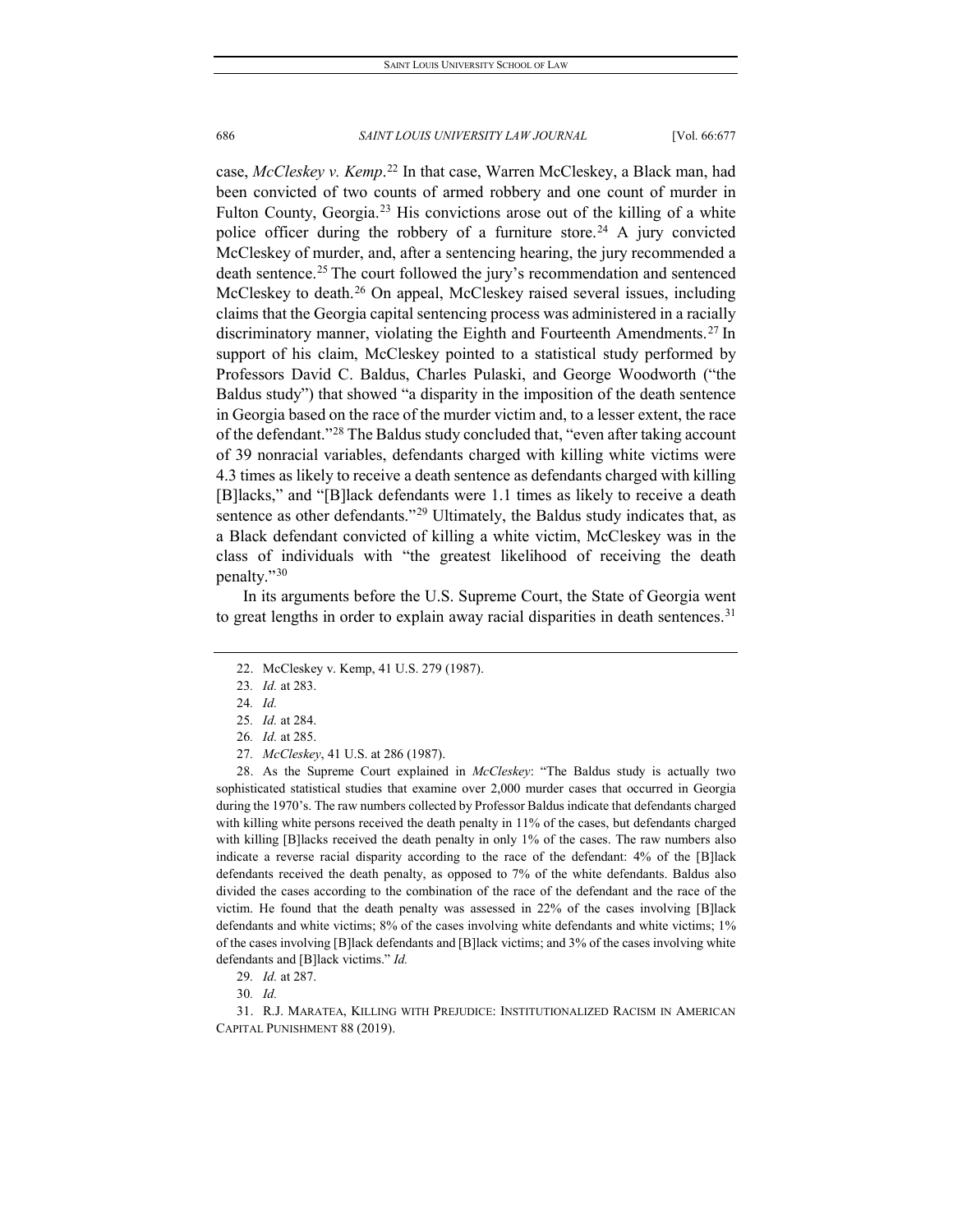During oral arguments, Georgia's deputy attorney general told the Justices that "white victim cases are qualitatively different from [B]lack victim cases," later elaborating that Black victims were more likely to be murdered in "a barroom quarrel, if you will."[32](#page-11-0) Georgia presented no data on barroom quarrels or any of their other allied assertions. Nonetheless, the Supreme Court's decision denying McCleskey's constitutional claims suggests that the racially disparate outcomes are somehow explainable by something other than discrimination by the decisionmakers.

In holding that there was no constitutional violation in McCleskey's case,  $33$ the Supreme Court reasoned:

Because discretion is essential to the criminal justice process, we would demand exceptionally clear proof before we would infer that the discretion has been abused. The unique nature of the decisions at issue in this case also counsels against adopting such an inference [of discriminatory purpose] from the disparities indicated by the Baldus study.<sup>[34](#page-11-2)</sup>

The Court's preoccupation with the special nature of discretion suggests that it was leaving open the possibility that there could be many factors—beyond simply race—that informed the decisionmakers' choice to impose a death sentence. But, of course, that conclusion is exactly what the Baldus study was refuting. However, the Court dismissed the significance of the study's findings and curtly stated that the Baldus study was "clearly insufficient to support an inference that any of the decisionmakers in McCleskey's case acted with discriminatory purpose."<sup>[35](#page-11-3)</sup> In other words, there must be some other perfectly acceptable explanation for the racially disparate outcomes. The history of the death penalty in Georgia belies that assumption,  $36$  and similar excuses remain faulty with regards to today's death penalty statistics.

For the moment, leave aside the dicey logic that ungirds the expectation that the details of murder cases vary systematically by race. The more fundamental point here is that even when we pull these capital cases apart by particular details

<sup>32</sup>*. Id.*

<span id="page-11-1"></span><span id="page-11-0"></span><sup>33.</sup> Prior to *McCleskey*, the Supreme Court had already established that "[p]roof of racially discriminatory intent or purpose is required to show a violation of the Equal Protection Clause" and that "absent a 'stark' pattern," "impact is not determinative" in *Village of Arlington Heights v. Metropolitan Housing Development Corp.*, 429 U.S. 252, 265–66 (1977).

<sup>34.</sup> McCleskey v. Kemp, 41 U.S. 279, 297 (1987).

<sup>35</sup>*. Id.*

<span id="page-11-4"></span><span id="page-11-3"></span><span id="page-11-2"></span><sup>36</sup>*. See* Ursula Bentele, *The Death Penalty in Georgia: Still Arbitrary*, 62 WASH. UNIV. L.Q. 573, 580–84 (1985) (describing the wide variety of aggravating circumstances that fit into the capital category which "make[] the unbridled discretion of juries . . . particularly dangerous," because if the defendant "fits into one of the categories eligible for capital punishment, *any* reason, or no reason, can serve to place him on death row. It does not matter whether the jury chooses to execute him because he was [B]lack, or poor, or psychotic"); Arnold Barnett, *Some Distribution Patterns for the Georgia Death Sentence*, 18 U.C. DAVIS L. REV. 1327, 1334–41 (1985) (describing the origins of the modern death penalty in Georgia).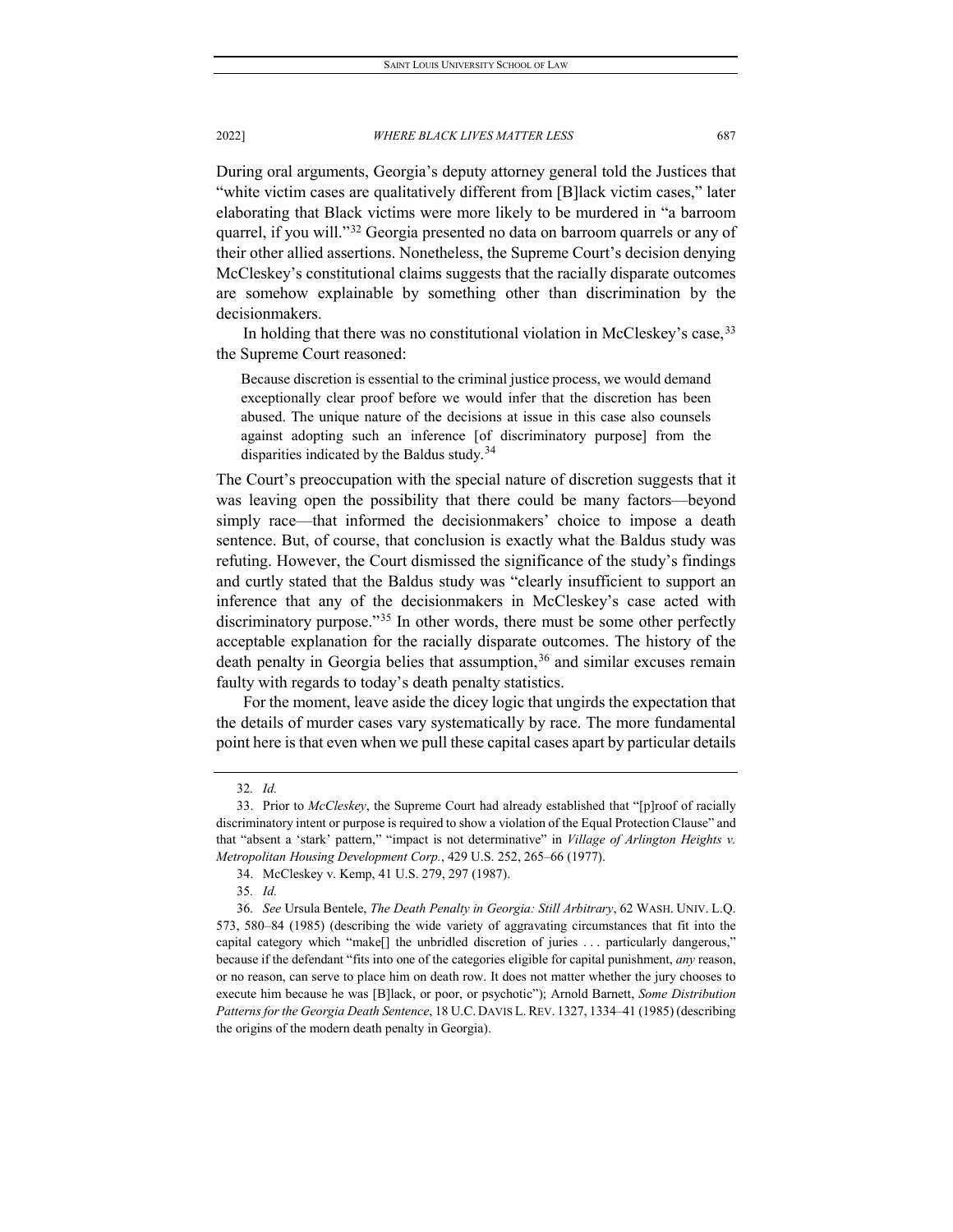of the crime, the race of victim disparity persists. For example, death sentence rates in the Texas data vary by the weapon used in the crime. Across these Texas cases, those accused of murdering by use of their hands are the most likely to be sentenced to death. Meanwhile, murder with a blunt object or a knife is more likely to result in a death sentence than murder by firearm. But even as those details are unquestionably consequential to the outcome of the case, the race of victim disparity persists across every category of weapon. Cases with white victims are more likely to result in death sentences than cases with African American victims if the crime was committed with a gun.<sup>[37](#page-12-0)</sup> Or if the crime was committed with a knife.<sup>[38](#page-12-1)</sup> Or with a blunt object.<sup>[39](#page-12-2)</sup> Or with the assailant's hands.<sup>[40](#page-12-3)</sup> Or with another object.<sup>[41](#page-12-4)</sup>

As an example, Table 3 shows the death sentence rate in firearm cases. Mirroring the overall data, we again see a disparity by race of victim in cases with African American defendants. Moreover, with white defendants we again see a massive race of victim disparity, with white victim cases being ten times more likely to result in a death sentence than African American victim cases.

| <b>Firearm Cases Only</b> | White Defendant | African American |
|---------------------------|-----------------|------------------|
|                           |                 | Defendant        |
| White Victim              | 14.9            | 7.59             |
| African American          | 1.39            | 5.0              |
| Victim                    |                 |                  |
|                           | p < .00001      | p < .005         |
|                           | $n = 2367$      | $n = 2943$       |

**Table 3. Death Sentence Rate by Race of Victim & Offender**

Even when we remove cases that resulted in death sentences from the analysis, the data still reveals a race of victim disparity. Table 4 shows the average sentence (in years) imposed in cases that did not result in a death sentence. Consistent with the previous data, once again we find a disparity, with harsher punishment imposed on those convicted of murdering a white Texan. With sentencings about four years longer for white victims than African American victims, we once again see a highly statistically significant difference.

<span id="page-12-0"></span><sup>37.</sup> In the authors' dataset, the death sentence rate is 7.7% in cases where a gun was used against a white victim and 2.7% in African American victim cases.

<span id="page-12-1"></span><sup>38.</sup> In the authors' dataset, the death sentence rate is 10.7% in cases where a knife was used against a white victim, and 4.7% in African American victim cases.

<span id="page-12-2"></span><sup>39.</sup> In the authors' dataset, the death sentence rate is 11.2% in cases where a knife was used against a white victim, and 3.8% in African American victim cases.

<span id="page-12-3"></span><sup>40.</sup> In the authors' dataset, the death sentence rate is 92.7% in cases where a white victim was killed with the assailant's hands, and 78.9% in African American victim cases.

<span id="page-12-4"></span><sup>41.</sup> In the authors' dataset, the death sentence rate is 3% percent in cases where something other than a gun, knife, blunt object, or the assailant's hands were used against a white victim, and 1.3% in African American victim cases.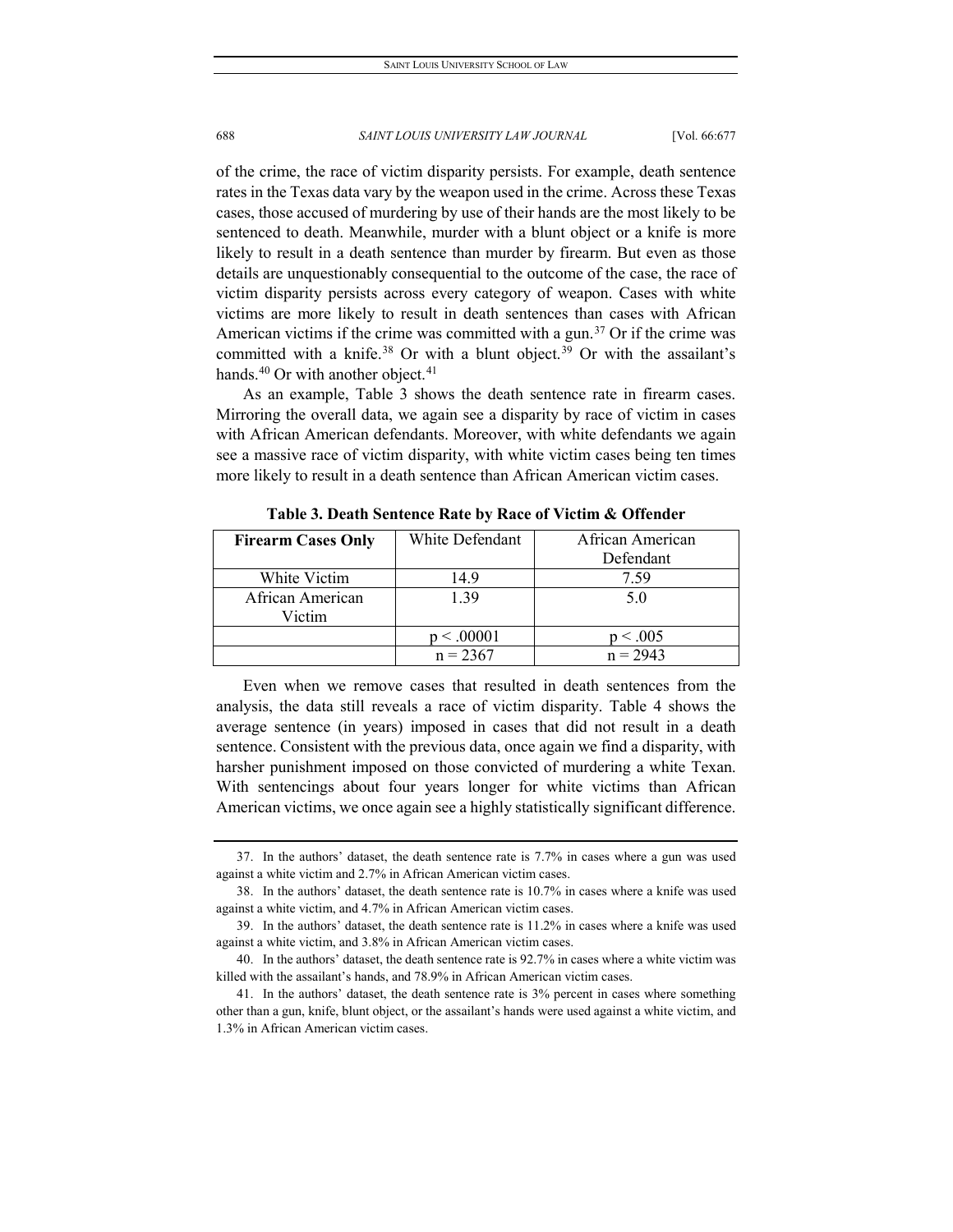By eliminating death sentences from consideration, this comparison removes cases that ostensibly represent the worst and most heinous crimes. And yet the disparity in race of victim punishment remains. It cannot be a function of the unique nature of capital sentencing cases since the same dynamic applies to the entire body of cases.

|                         | Sentence in Years (mean) |
|-------------------------|--------------------------|
| White Victim            | 51.3                     |
| African American Victim | 47.5                     |
|                         | p < .00001               |
|                         | $n = 11.139$             |

**Table 4. Length of Sentence by Race of Victim**

# II. THE DEATH PENALTY'S RETRIBUTION PROBLEM

The Supreme Court has maintained that the death penalty satisfies the retribution and general deterrence theories of punishment.<sup>[42](#page-13-0)</sup> In Eighth Amendment cases examining claims of Cruel and Unusual Punishment, the Court explains that "capital punishment is excessive when it is grossly out of proportion to the crime or it does not fulfill the two distinct social purposes served by the death penalty: retribution and deterrence of capital crimes."<sup>[43](#page-13-1)</sup> In addressing retribution, which measures an offender's moral desert,<sup>[44](#page-13-2)</sup> the Supreme Court expounds that "capital punishment must be limited to those offenders who commit a narrow category of the most serious crimes and whose

<span id="page-13-0"></span><sup>42.</sup> Gregg v. Georgia, 428 U.S. 153, 183 (1976) ("The death penalty is said to serve two principal social purposes: retribution and deterrence of capital crimes by prospective offenders.").

<sup>43.</sup> Kennedy v. Louisiana, 554 U.S. 407, 441 (2008).

<span id="page-13-2"></span><span id="page-13-1"></span><sup>44.</sup> Retribution punishes in accordance with philosophical views on just desert and moral blameworthiness. Deontological retribution focuses "on the blameworthiness of the offender, as drawn from the arguments and analyses of moral philosophy." Paul H. Robinson, *Competing Conceptions of Modern Desert: Vengeful, Deontological, and Empirical*, 67 CAMBRIDGE L.J. 145, 148 (2008). This deontological approach to retribution comes from the work of Immanuel Kant. *See* IMMANUEL KANT, THE METAPHYSICAL ELEMENTS OF JUSTICE: PART I OF THE METAPHYSICS OF MORALS 101 (John Ladd transl., 1965). For another traditional account of retribution, see G.W.F. HEGEL, PHILOSOPHY OF RIGHT 98 (S.W. Dyde transl., 1896) (1821). For a modern retributivist view, see Dan Markel, *Are Shaming Punishments Beautifully Retributive? Retributivism and the Implications for the Alternative Sanctions Debate*, 54 VAND. L. REV. 2157, 2193 (2001). In its empirical form, retribution "focuses on the blameworthiness of the offender. But in determining the principles by which punishment is to be assessed, it looks not to philosophical analyses but rather to the community's intuitions of justice." Robinson, *supra* note 44, at 149; *see also* Josh Bowers & Paul H. Robinson, *Perceptions of Fairness and Justice: The Shared Aims and Occasional Conflicts of Legitimacy and Moral Credibility*, 47 WAKE FOREST L. REV. 211, 217 (2012) (explaining "the crime-control benefits from distributing punishment according to people's shared intuitions of justice").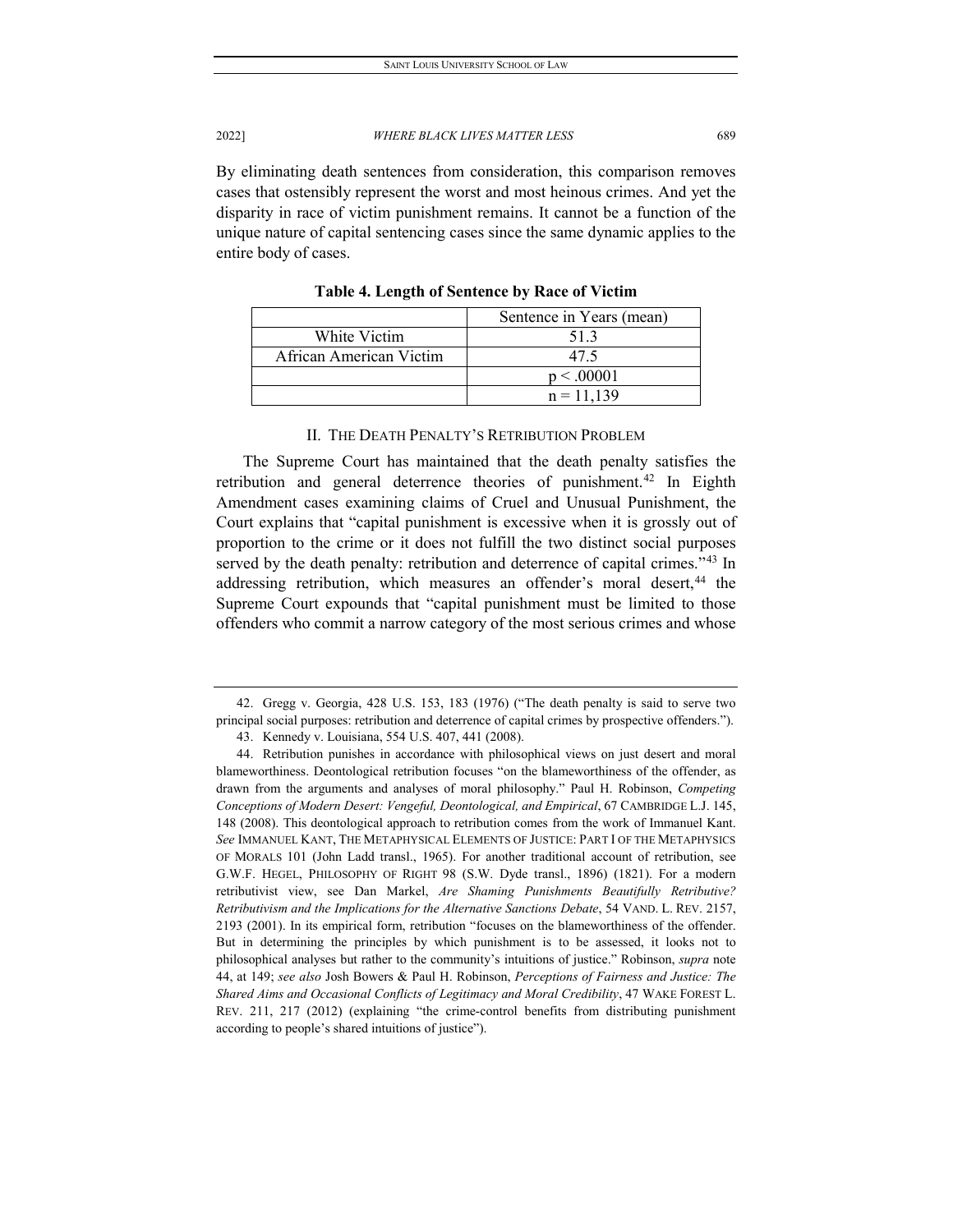extreme culpability makes them the most deserving of execution."[45](#page-14-0) The mitigating and aggravating factors that jurors consider in the capital sentencing decision are designed to identify the worst of the worst offenders. In terms of retribution, it stands to reason, then, that juries decide to sentence offenders to death when they are convinced that those aggravating factors indicate a level of moral blameworthiness for which a life sentence would be an insufficient punishment. The decision faced by capital jurors "is the highly-charged moral and emotional issue of whether the defendant, notwithstanding his crimes, is a person who should continue to live."[46](#page-14-1)

The statistics on the impact of a victim's race are evidence of the failures of retributivist punishment. Retribution, by its very nature, requires the sentencing decision makers to impose their own view of value upon the defendant. One cannot assess the moral desert of another without assessing the significance of the harm caused by that person weighed against the individual's redemptive worth. Some scholars argue that the reason for the racially disparate capital punishment decisions is that capital jurors, who are mostly male and mostly white, $47$  may not be able to identify with Black capital defendants and may identify more with the victim when the victim is white.<sup>[48](#page-14-3)</sup> In other words, "jurors may have a difficult time empathizing with mitigating evidence presented by Black defendants and, conversely, victim impact testimony might disproportionately magnify the loss of White victims compared to non-White victims."[49](#page-14-4) Said more bluntly, jurors see less loss when the victim is Black, and less redeemability when the defendant is Black.<sup>[50](#page-14-5)</sup> Additionally, scholars have theorized that retribution is "inextricably tied to race," and therefore "cannot be

<sup>45</sup>*. Kennedy*, 554 U.S. at 420 (quoting Roper v. Simmons, 543 U.S. 551, 568 (2005)).

<span id="page-14-1"></span><span id="page-14-0"></span><sup>46</sup>*. See* Gary Goodpaster, *The Trial for Life: Effective Assistance of Counsel in Death Penalty Cases*, 58 N.Y.U.L. REV. 299, 334–35 (1983).

<span id="page-14-2"></span><sup>47.</sup> Justin D. Levinson et al., *Devaluing Death: An Empirical Study of Implicit Racial Bias on Jury-Eligible Citizens in Six Death Penalty States*, 89 N.Y.U.L. REV. 513, 544 (2014) (explaining that the process of death qualification leads to capital juries that are mostly comprised of white males).

<sup>48</sup>*. Id.* at 534–44 (discussing how racial stereotypes affect white jurors in capital cases).

<sup>49</sup>*. Id.* at 517.

<span id="page-14-5"></span><span id="page-14-4"></span><span id="page-14-3"></span><sup>50</sup>*. See* Levinson et al., *supra* note 47, at 518 n.9. This blunt point often gets lost—or sanitized—by labeling it implicit bias. For discussions on implicit bias in the death penalty context, Levinson suggests the following resources involving implicit bias social science research: *Implicit Racial Bias: A Social Science Overview*, *in* IMPLICIT RACIAL BIAS ACROSS THE LAW 9 (Justin D. Levinson & Robert J. Smith eds., 2012); Mahzarin R. Banaji, *Implicit Attitudes Can Be Measured*, *in* THE NATURE OF REMEMBERING: ESSAYS IN HONOR OF ROBERT G. CROWDER 117, 123 (Henry L. Roediger III et al. eds., 2001) (giving "a more theoretical perspective underlying work on implicit bias"); Anthony G. Greenwald & Mahzarin R. Banaji, *Implicit Social Cognition: Attitudes, Self-Esteem, and Stereotypes*, 102 PSYCHOL. REV. 4 (1995).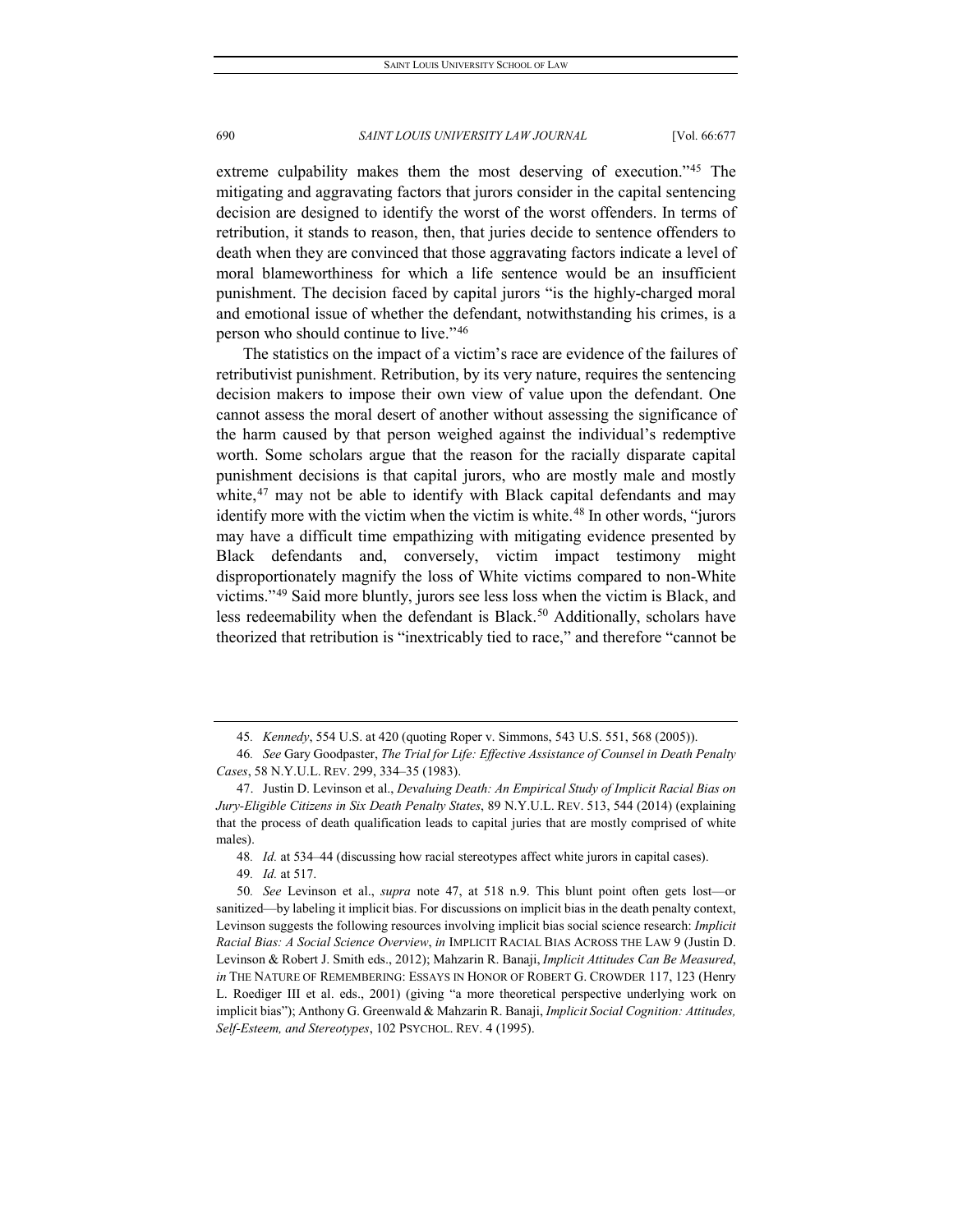contemplated without also considering the corresponding impact" of racial arbitrariness.[51](#page-15-0) Professor Justin Levinson has explained it in this manner:

[T]he tendency to punish crimes against White [sic] Americans more severely should have been reduced by the combination of channeling society's taste for retribution into the formal justice system and requiring heavy anti-arbitrariness procedural regulation in the administration of capital punishment. This has not been the case.<sup>[52](#page-15-1)</sup>

This view takes issue with the adequacy of the death penalty process, requires room for retribution, yet allows for racial bias to influence that retributive determination, thus leading to arbitrariness. The Supreme Court has plainly held that death may not be imposed in an arbitrary manner.<sup>[53](#page-15-2)</sup> However, the term "arbitrary" makes outcomes sound unpredictable, which the data shows is not the case. As explained previously, the statistics in Texas and throughout the country are not rooted in mere chance. Instead, the data demonstrates that race matters in the capital sentencing context. The racially disparate outcomes that we are witnessing in the death penalty decisions—which exist across relevant case factors—highlight that jurors are

[E]xpressing [the] retributive sentiments as their community of death qualified jurors see things—that [B]lack capital defendants are more morally blameworthy than white capital defendants; that defendants who have taken the life of a white person are especially deserving of the death penalty; and that [B]lack defendants who take the life of a white person are the worst of the worst capital defendants.<sup>[54](#page-15-3)</sup>

In the death penalty context, the Supreme Court has recognized the importance of the jury as the exactors of retribution. In January 2016, the Supreme Court decided *Hurst v. Florida*, in which it examined Florida's capital sentencing scheme.<sup>[55](#page-15-4)</sup> Under Florida law, "the maximum sentence a capital felon

<span id="page-15-4"></span><span id="page-15-3"></span>54. Jelani Jefferson Exum, *Should Death Be So Different?: Sentencing Purposes and Capital Jury Decisions in an Era of Smart on Crime Sentencing Reform*, 70 ARK. L. REV. 227, 244–45 (2017).

<sup>51.</sup> Levinson et al., *supra* note 47, at 517, 541.

<sup>52</sup>*. Id.* at 541.

<span id="page-15-2"></span><span id="page-15-1"></span><span id="page-15-0"></span><sup>53</sup>*. See, e.g.*, Gregg v. Georgia, 428 U.S. 153, 188 (1976) ("[T]he death penalty . . . [can]not be imposed under sentencing procedures that created a substantial risk that it would be inflicted in an arbitrary and capricious manner.") (citing Furman v. Georgia, 408 U.S. 238, 313 (1972) (White, J., concurring)). Indeed, Justice Marshall raised concerns about the risk of "arbitrariness" in his *McCleskey* dissent. *See* McCleskey v. Kemp, 481 U.S. 279, 322–23 (1987) (Marshall, J., dissenting). Justice Marshall asserted that, since *Furman*, the "Court had been concerned with the *risk* of the imposition of an arbitrary sentence, rather than the proven fact of one." *Id.* at 323. The "emphasis on risk acknowledges the difficulty of divining the jury's motivation in an individual case," and "reflects the fact that concern for arbitrariness focuses on the rationality of the system as a whole, and that a system that features a significant probability that sentencing decisions are influenced by impermissible considerations cannot be regarded as rational." *Id.*

<sup>55.</sup> 577 U.S. 92, 94 (2016).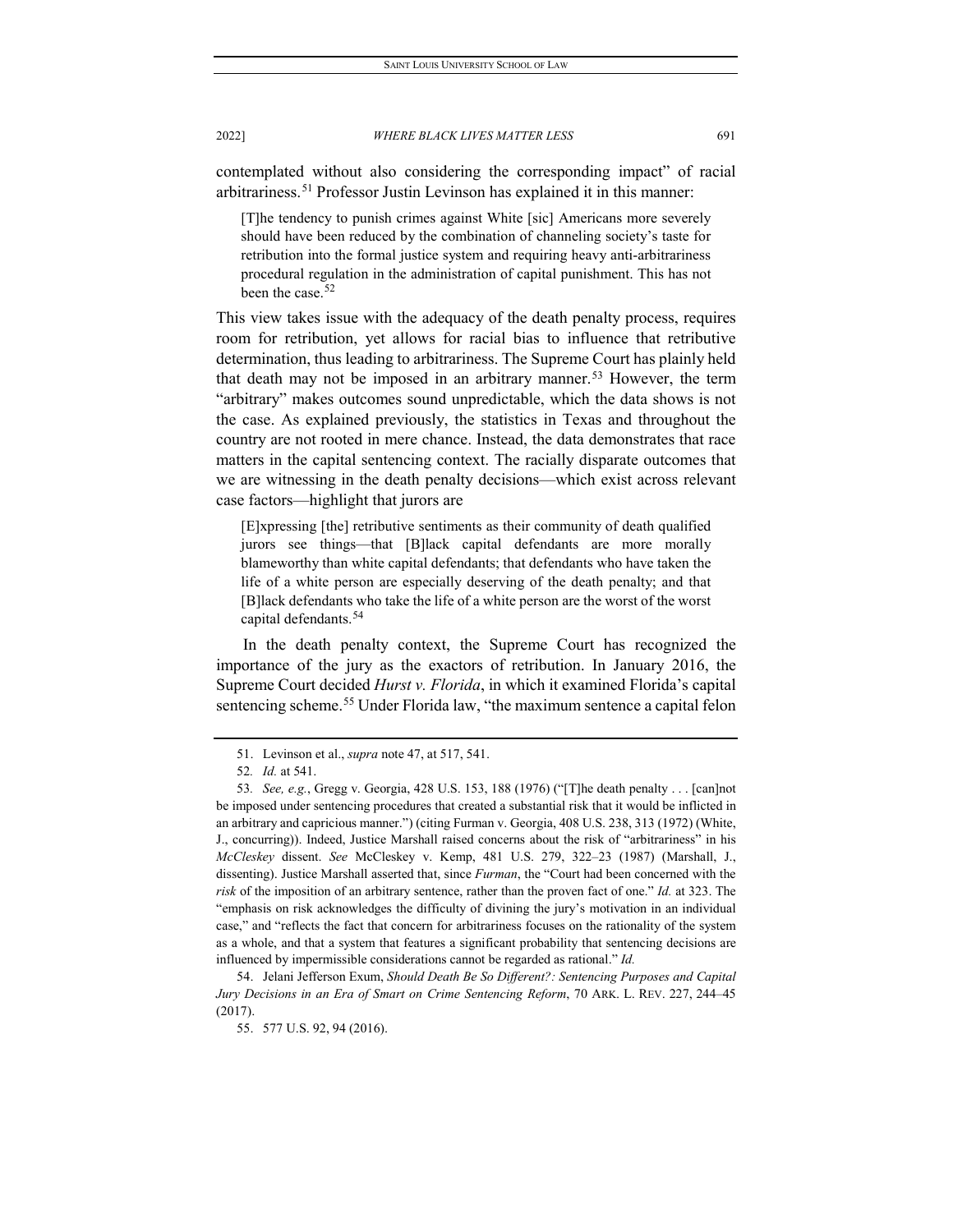may receive on the basis of the conviction alone [was] life imprisonment."[56](#page-16-0) Similar to other states, Florida law only authorized the conviction for a capital offense to carry life imprisonment and required the finding of additional aggravating factors in order for death to be imposed on the defendant.<sup>[57](#page-16-1)</sup> However, Florida's capital procedure allowed an advisory jury to make a recommendation to a judge, who then would make the final findings needed to impose a death sentence.<sup>[58](#page-16-2)</sup> Death could only be imposed if a separate sentencing hearing "result[ed] in findings by the court that such person shall be punished by death."[59](#page-16-3) Because this death penalty sentencing procedure exposed a defendant to a higher punishment than that authorized by the jury's guilty verdict, the Supreme Court ultimately held that it violated the Sixth Amendment right to a jury trial.<sup>[60](#page-16-4)</sup> The Court made clear in its holding that when state law only allows for a death sentence when certain aggravating factors are present, it must be the jury, and not the judge, who finds the existence of those facts that make death appropriate.<sup>[61](#page-16-5)</sup> In other words, in these types of situations, it must be the jury who finds that retribution and/or deterrence requires the imposition of the death penalty in an individual case. In *Ring v. Arizona*, a 2014 case relied upon by the *Hurst* Court, Justice Breyer found the jury essential in carrying out the retributive justification for capital punishment.<sup>[62](#page-16-6)</sup> As he explained in his concurrence:

In respect to retribution, jurors possess an important comparative advantage over judges. In principle, they are more attuned to "the community's moral sensibility," because they "reflect more accurately the composition and experiences of the community as a whole[.]" Hence they are more likely to "express the conscience of the community on the ultimate question of life or death,"[] and better able to determine in the particular case the need for retribution, namely, "an expression of the community's belief that certain crimes are themselves so grievous an affront to humanity that the only adequate response may be the penalty of death."<sup>[63](#page-16-7)</sup>

<span id="page-16-0"></span>Of course, Justice Breyer's words are expressing a pristine idea that is sullied by reality. It may be true that juries are more capable than judges of

<sup>56</sup>*. Id.* at 92.

<sup>57</sup>*. Id.* at 94.

<sup>58</sup>*. Id.* at 95–96.

<sup>59</sup>*. Id.* at 92 (citing FLA. STAT. § 775.082(1)).

<sup>60.</sup> Hurst v. Florida, 577 U.S. 92, 103 (2016).

<span id="page-16-5"></span><span id="page-16-4"></span><span id="page-16-3"></span><span id="page-16-2"></span><span id="page-16-1"></span><sup>61</sup>*. Id.* at 102–03 ("Florida's sentencing scheme, which required the judge alone to find the existence of an aggravating circumstance, is therefore unconstitutional.").

<span id="page-16-6"></span><sup>62.</sup> 536 U.S. 584, 614–15 (2014) (Breyer, J., concurring) ("As to the first, I note the continued difficulty of justifying capital punishment in terms of its ability to deter crime, to incapacitate offenders, or to rehabilitate criminals. Studies of deterrence are, at most, inconclusive.").

<span id="page-16-7"></span><sup>63</sup>*. Id.* at 615–16 (Breyer, J., concurring) (quoting Spaziano v. Florida, 468 U.S. 447 (1984), Witherspoon v. Illinois, 391 U.S. 510 (1968), & Gregg v. Georgia, 428 U.S. 153 (1976)).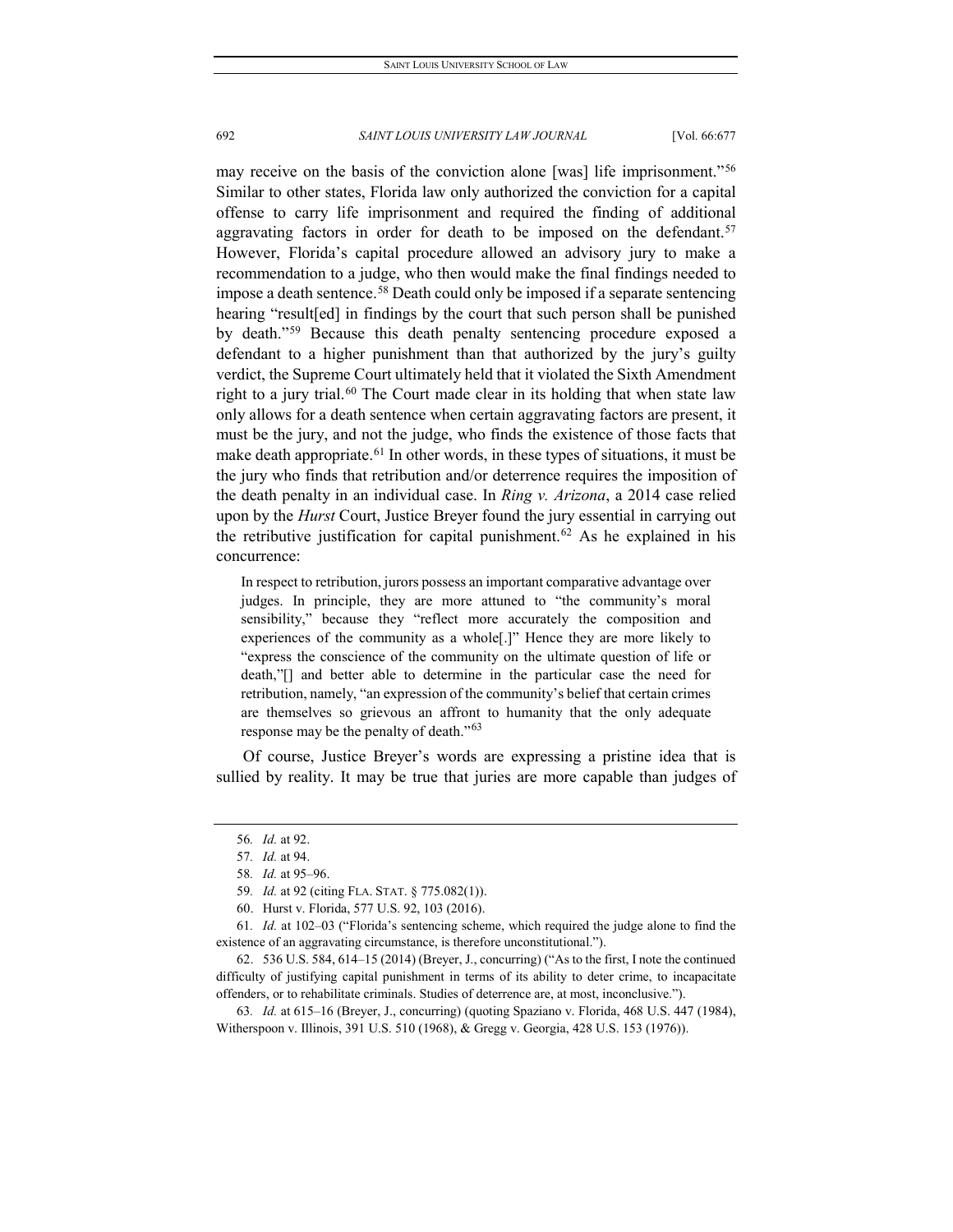reflecting the conscience of the community. But our persistent racial disparities in capital sentencing show us that the "certain crimes"—that "are themselves so grievous an affront to humanity that the only adequate response" is the death penalty—are routinely those crimes that take the lives of white people, and not those crimes that result in the death of Black people. And, in that way, juries are actually expressing the true racist sentiments of their communities. A version of this form of "race-based retribution"[64](#page-17-0) was on display in the 2017 Supreme Court case *Buck v. Davis*. [65](#page-17-1) The case, a procedural nightmare, involved questions regarding the proper standard for certificate of availability, as well as what constitutes extraordinary circumstances for a Rule 60(b) motion to reopen a final judgment.<sup>[66](#page-17-2)</sup> However, what is most relevant to this discussion was the basis for Defendant Duane Buck's claim of ineffective assistance of counsel. Buck's own expert psychologist witness testified at his sentencing hearing that being Black was a "statistical factor" that increased Mr. Buck's probability of being a danger in the future.<sup>[67](#page-17-3)</sup> "'Future dangerousness' [of the defendant] is one of the 'special issues' that a Texas jury must find to exist—unanimously . . . before a defendant may be sentenced to death."<sup>[68](#page-17-4)</sup> The purported expert's reasons for using race in this assessment was nothing regarding the particular defendant, but instead his "expert" opinion was based on the "'sad commentary that minorities, Hispanics and [B]lack people[] are over represented in the Criminal Justice System.'"[69](#page-17-5) On cross-examination, the prosecutor sought to clarify this position, asking: "You have determined that the sex factor, that a male is more violent than a female because that's just the way it is, and that the race factor, Black, increases the future dangerousness for various complicated reasons; is that correct?"[70](#page-17-6) The "expert" answered, "Yes."[71](#page-17-7) In other words, this psychologist explained how Blackness makes someone statistically more likely to be a future danger than a white person. Under Texas law (and the law of many other states), likely future dangerousness is one of the aggravating factors that jurors are required to consider in their capital sentencing decision.<sup>[72](#page-17-8)</sup> In short, under this psychologist's assessment, being Black means being more likely

68. Brief for Petitioner, *supra* note 67, at \*5 (citing TEX. CODE. CRIM. PROC. art. 37.071, § 2).

<sup>64.</sup> Exum, *supra* note 54, at 246.

<sup>65.</sup> 137 S. Ct. 759 (2017).

<sup>66</sup>*. Id.* at 767.

<span id="page-17-3"></span><span id="page-17-2"></span><span id="page-17-1"></span><span id="page-17-0"></span><sup>67</sup>*. Id.* at 768 ("In determining whether Buck was likely to pose a danger in the future, [Buck's second expert] considered seven 'statistical factors.' The fourth factor was 'race.' His report read, in relevant part: '4. **Race.** Black: Increased probability. There is an over-representation of Blacks among the violent offenders.'"); Brief for Petitioner*,* Buck v. Davis, 137 S. Ct. 759 (2016) (No. 15- 8049), 2016 WL 4073689, at \*5, \*7.

<sup>69</sup>*. Id.* at \*7.

<sup>70</sup>*. Id.* at \*7–8.

<sup>71</sup>*. Id.* at \*8.

<span id="page-17-8"></span><span id="page-17-7"></span><span id="page-17-6"></span><span id="page-17-5"></span><span id="page-17-4"></span><sup>72</sup>*. See* Carla Edmonson, *Nothing Is Certain but Death: Why Future Dangerousness Mandates Abolition of the Death Penalty*, 20 LEWIS & CLARK L. REV. 857, 859–60, 862 (2016).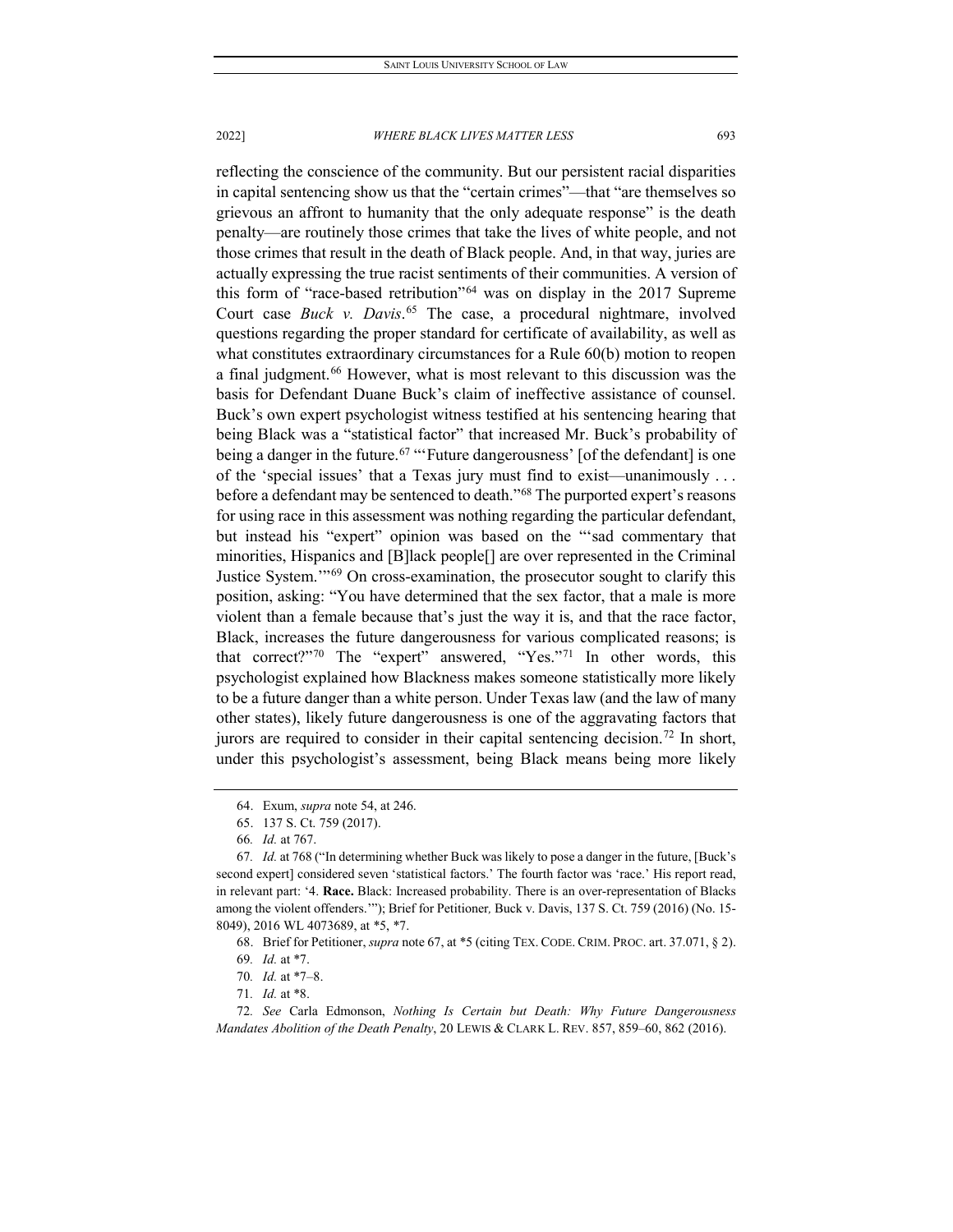deserving of the death penalty than others. This is race-based retribution. Mr. Buck was sentenced to death.<sup>[73](#page-18-0)</sup> The Supreme Court's reversal of the decision below and remand for further consideration indicates that the Court agreed that race-based retribution was at play. The Court stated:

Given that the jury had to make a finding of future dangerousness before it could impose a death sentence, [the expert's] report said, in effect, that the color of Buck's skin made him more deserving of execution. It would be patently unconstitutional for a state to argue that a defendant is liable to be a future danger because of his race.<sup>[74](#page-18-1)</sup>

Thankfully, the Supreme Court condemned this use of race as a proxy for blameworthiness in Mr. Buck's case. However, what the Court has failed to do—since the days of *McCleskey*—is recognize that race-based retribution is what routinely occurs in capital cases. A closer look at the effect that the race of victims plays in the death penalty reveals the unfortunate truth: that Black lives are not valued, and therefore, the act of killing Black people is less worthy of death than killing whites.

# III. THE BLACK EFFECT: HOW THE VICTIM DISPARITIES IN THE DEATH PENALTY FIT INTO THE PATTERN OF DEVALUING BLACK LIVES

Something quite illuminating is revealed when capital cases are examined with regard to the number of victims. Unsurprisingly, multiple victim cases are far more likely to result in a death sentence than cases where there is a single victim. But here again, it is found that there is a racial disparity in single victim cases and a racial disparity in multiple victim cases. The results in Table 5 below reveal a meaningful disparity based on race of victim when the defendant is African American. In such instances, cases are about twice as likely to result in a death sentence with a white victim relative to cases with an African American victim. Once again, an even larger disparity applies when the defendant is white, with death sentences occurring eleven times as frequently with white victims relative to African American victims. Multiple victim cases—which are a small subset of the total database—reveal that even in a category of cases in which death sentences are far, far more common, the race of victim disparity nonetheless persists. With white defendants and multiple African American victims, death sentences are imposed in 12.5% of cases. With white defendants, at least one African American victim, and at least one white victim, death sentences are imposed in 18.75% of cases. With white defendants and multiple white victims, death sentences are imposed in 74% of cases. These figures suggest a truly profound scope of difference in the treatment of white victim and African American victim cases. Adding just one Black victim to the pool of

<span id="page-18-0"></span><sup>73.</sup> Brief for Petitioner, *supra* note 67, at \*8.

<span id="page-18-1"></span><sup>74.</sup> Buck v. Davis, 137 S. Ct. 759, 775, 780 (2017).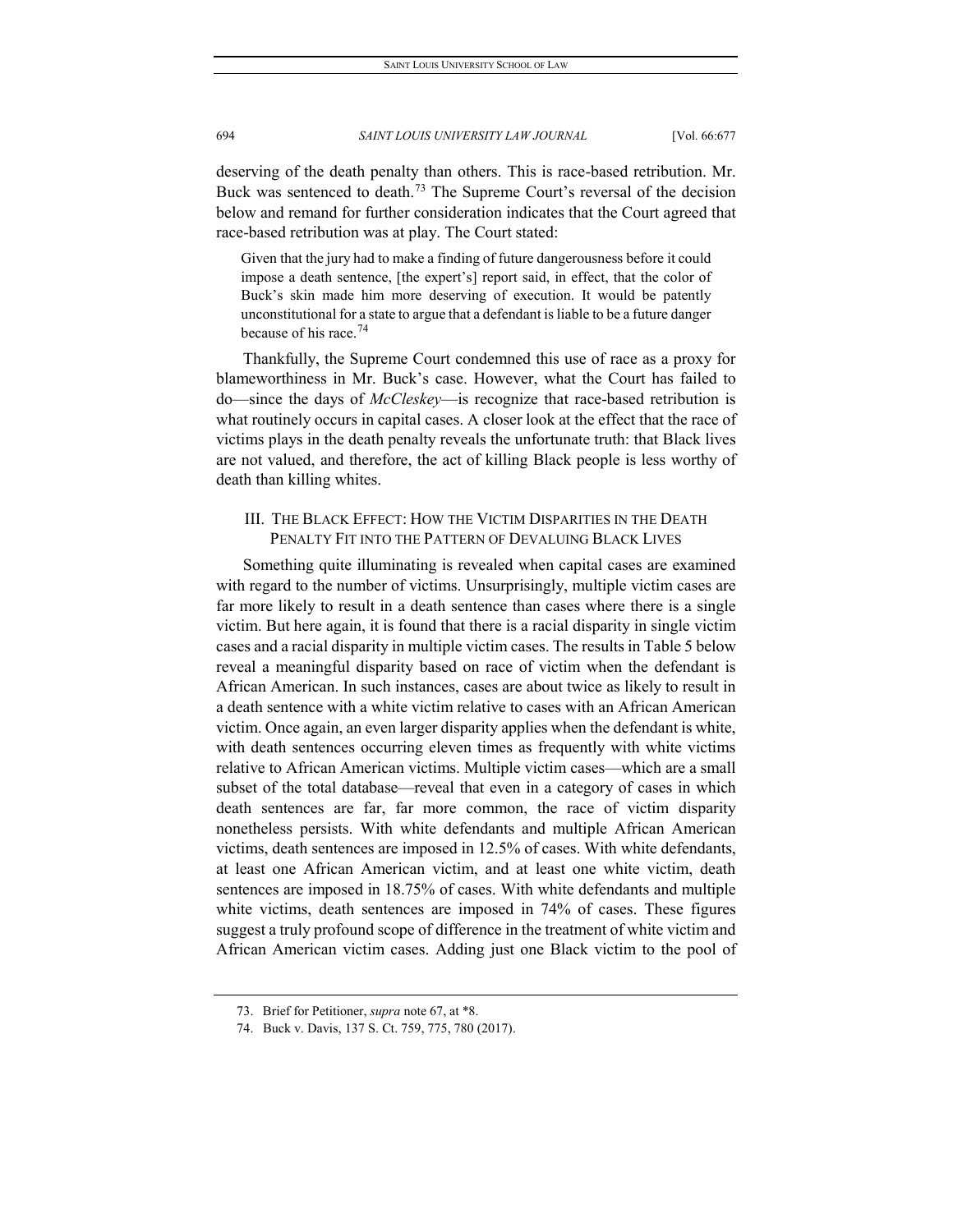victims drastically reduces the likelihood of the death penalty being imposed. A conviction for murdering multiple whites is highly likely to result in a death sentence. A conviction for murdering multiple African Americans in Texas is highly likely to result in avoiding a death sentence.

**Single Victim Cases** | White Defendant | African American Defendant White Victim 11.9 5.97 African American Victim | 1.08 2.9  $p < .00001$   $p < .00001$ 

**Table 5. Death Sentence Rate by Race of Victim & Offender**

Another way to contemplate that startling data is to consider the roughly equal likelihood of a death sentence for a white defendant convicted of murdering multiple African Americans relative to white defendants convicted of murdering one white victim. Which is to say, in the realm of prosecutions, it takes multiple African American lives to equal the value of one white life. This clear devaluing of Black lives fits within historic and present-day realities for Black Americans.

# *A. The Explicit Devaluation of Black Lives: "Most likely only a negro"*

Scholars have studied the concept of "devaluation" and how it plays out in various legal contexts. Though the Texas death penalty data shows a devaluation of Black lives compared to white lives, it is important to understand that "[d]evaluation affects the way we value activities, institutions, injuries, and other 'things,' which, strictly speaking, have no race or gender."[75](#page-19-0) As Professor Martha Chamallas explains:

Devaluation does not operate directly at the level of the individual or even the social group; rather, it operates to affix a "gender" or "race" to a neutral activity or category and simultaneously to place it on a hierarchy of value. What is devalued is the entire category at issue, whether it is women's work, housework, part-time work, emotional harm, "feminine" behavior or [B]lack life.<sup>[76](#page-19-1)</sup>

It is interesting that, twenty years before the Black Lives Matter movement, Professor Chamallas recognized that Black lives may be a devalued category.<sup>[77](#page-19-2)</sup> Her devaluation theory and the Black Lives Matter movement embrace the same understanding. The category—here, life—is neutral, but once race is affixed to it, it is placed in a hierarchical value system, with Black life ranking near or at

<span id="page-19-0"></span><sup>75.</sup> Martha Chamallas, *Deepening the Legal Understanding of Bias: On Devaluation and Biased Prototypes*, 74 S. CAL. L. REV. 747, 772 (2001).

<sup>76</sup>*. Id.* (citations omitted).

<span id="page-19-2"></span><span id="page-19-1"></span><sup>77.</sup> Martha Chamallas, *The Architecture of Bias: Deep Structures in Tort Law*, 146 U. PENN. L. REV. 463, 471–74 (1998) (writing about using the death penalty as an example to prove devaluation).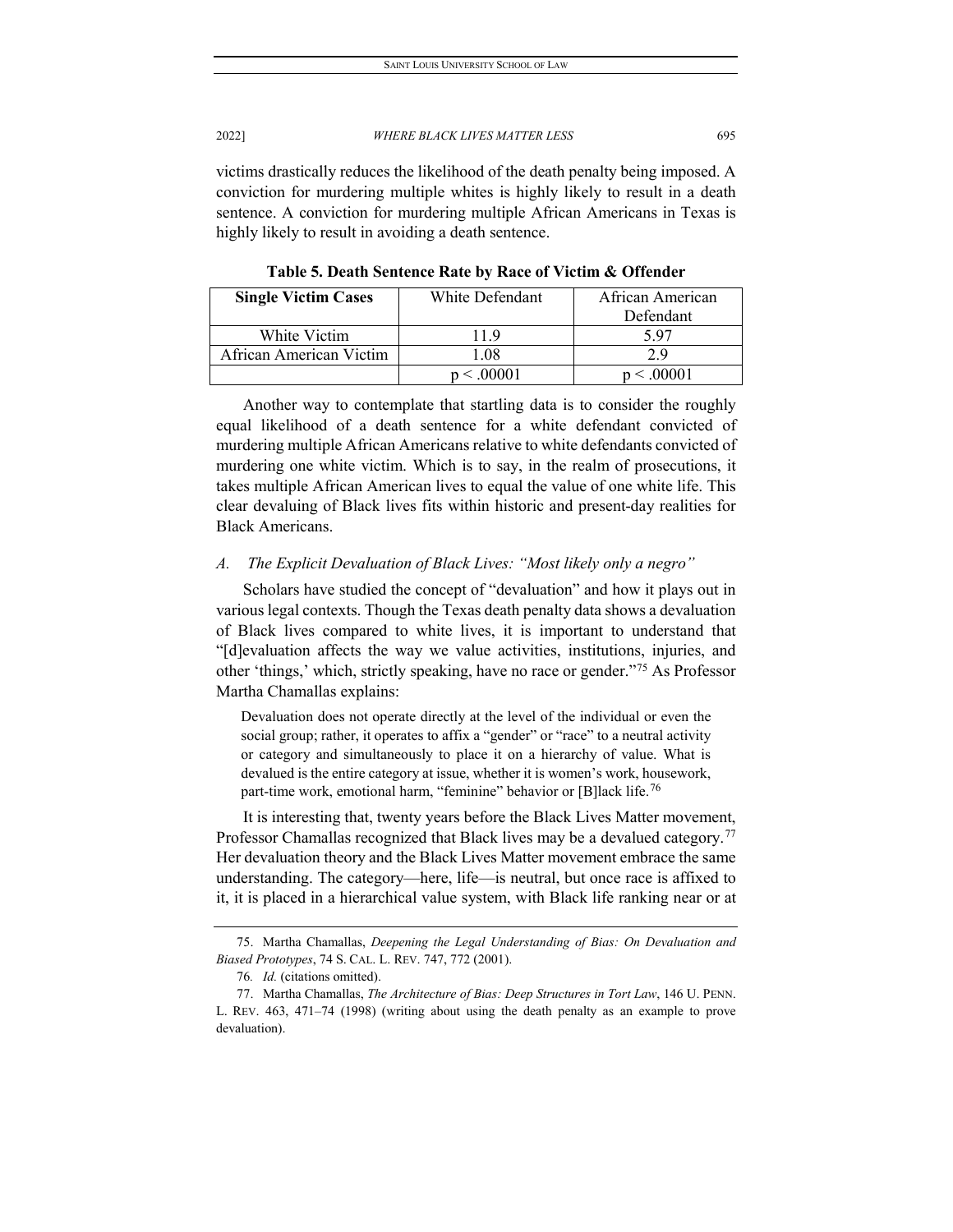the very bottom. It remains necessary to proclaim that Black Lives Matter because historically and presently our systems have repeatedly devalued the entire category of Black life.[78](#page-20-0) In Texas—and throughout the nation—the category of "murder victim" is also neutral. But the data shows that when race is added to include Black murder victims, the entire category is devalued. This devaluation has been happening to anything affixed to Blackness throughout American history.

Unlike criminal law, tort law provides disturbing proof of the historical devaluation of Black lives because it requires putting an actual monetary value on those lives. American tort doctrine was shaped through railroad injury cases in the mid to late nineteenth century, a time when railroad companies faced thousands of lawsuits for causing injuries.[79](#page-20-1) To avoid trials and settle claims, railroad companies organized claims agents to devalue Blacks.<sup>[80](#page-20-2)</sup> In her article, *Torts, Race, and the Value of Injury, 1900–1949*, Professor Jennifer Wriggins explains that "[a]n influential text for railroad claims agents published in 1927 endorsed racial inequality in claims practices"<sup>[81](#page-20-3)</sup> and "explain[ed] that juries did not value the life of a [B]lack man equally with that of a white man . . . . " $82$  The manual addressed the significance of race in determining the settlement value for cases, explaining that "[a] brakeman is not always a brakeman. A white brakeman is a brakeman; but a negro brakeman is most likely only a negro."<sup>[83](#page-20-5)</sup> As a result of this devaluing by claims agents, railway companies and other transportation industries had lessened incentives to prevent injuries to Blacks because their injuries were less costly.<sup>[84](#page-20-6)</sup> Devaluation is not confined to simply failing to recognize an abstract value. It can result in physical harm, or at least in a failure to adequately protect from harm.

The legal incentive to offer less protection to Black lives works to further devalue those lives. This is highlighted in more recent tort cases in which race is raised as a meaningful data point for valuation. In *McMillan v. City of New York*, a 2008 case from the Eastern District of New York, the African American male plaintiff suffered a severe spinal cord injury in a ferryboat crash.<sup>[85](#page-20-7)</sup> As evidence related to damage computation at trial, the defendant's expert relied on

<span id="page-20-0"></span><sup>78.</sup> Kevin Cokley, *We Need Leaders to Affirm that Black Lives Matter, Not Exploit the Phrase to Divide Us*, USA TODAY (July 13, 2020, 5:00 AM), https://www.usatoday.com/story/opinion /2020/07/13/black-lives-matter-exploited-for-political-economic-gain-column/5397072002/ [https://perma.cc/HX7V-MTJ3].

<span id="page-20-1"></span><sup>79.</sup> Jennifer B. Wriggins, *Torts, Race, and the Value of Injury, 1900–1949*, 49 HOW. L.J. 99, 108 (2005).

<sup>80</sup>*. Id.*

<span id="page-20-7"></span><span id="page-20-6"></span><span id="page-20-5"></span><span id="page-20-4"></span><span id="page-20-3"></span><span id="page-20-2"></span><sup>81</sup>*. Id.* at 109 (referencing SMITH R. BRITTINGHAM, THE CLAIM AGENT AND HIS WORK: INVESTIGATION AND SETTLEMENT OF CLAIMS FOR PERSONAL INJURIES 270–71 (1927)).

<sup>82</sup>*. Id.* (quoting BRITTINGHAM, *supra* note 81).

<sup>83</sup>*. Id.* (quoting BRITTINGHAM, *supra* note 81).

<sup>84.</sup> Wriggins, *supra* note 79, at 110.

<sup>85.</sup> 253 F.R.D. 247, 248 (E.D.N.Y. 2008).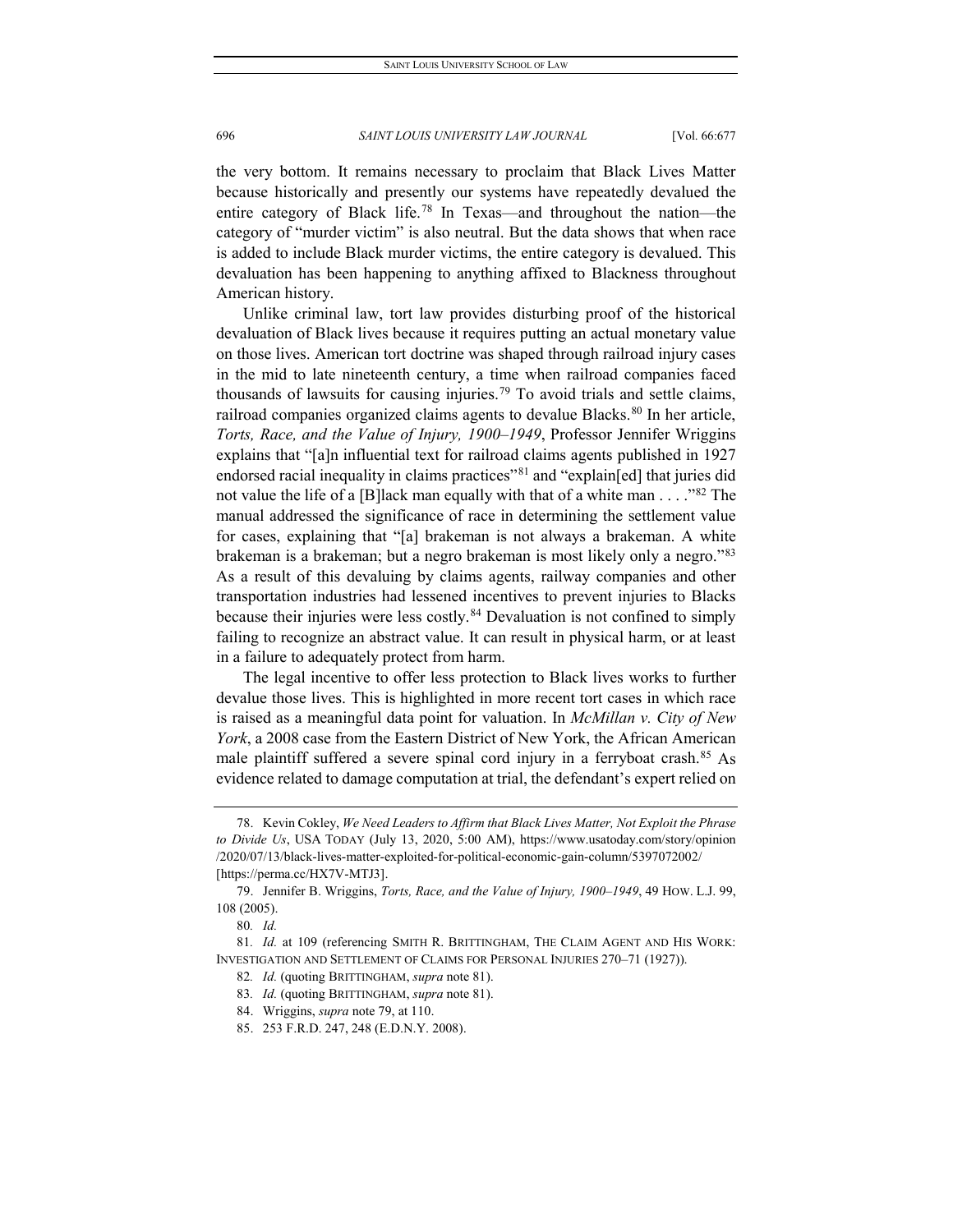data showing that African Americans who experience spinal cord injuries were likely to have a shorter life expectancy after such injury "than persons of other 'races' with similar injuries."[86](#page-21-0) Writing for the District Court, Judge Jack Weinstein held that such race-based statistical evidence was impermissible because it was based on the biological fiction of race and the unreliability of race statistics. $87$  To Justice Weinstein's credit, he recognized the dangers of using race to determine value. However, it is often difficult to disentangle the institutional aspect of racism from evidence impacting value in a case.

Lead paint cases are useful examples of how institutional racism, Black devaluation, and legal evidence intertwine. Despite prohibitions on the sale of lead-based paint since 1978, the Environmental Protection Agency has indicated as recently as 2011 that lead poisoning remains the top environmental health threat to children six years of age and younger in the United States.<sup>[88](#page-21-2)</sup> Lead paint poisoning disproportionately affects low income areas,<sup>[89](#page-21-3)</sup> which means communities of color suffer disproportionately from lead poisoning.<sup>[90](#page-21-4)</sup> In 2017, it was reported that the Black population in the United States has the highest rate of poverty—a staggering 24.1% compared to 9.1% for the white population.<sup>[91](#page-21-5)</sup> Given the prevalence of lead paint and other lead hazards in poverty-stricken areas, Black children are "nearly three times more likely than white children to have elevated blood-lead levels."[92](#page-21-6) In their study, *The Racial Ecology of Lead Poisoning: Toxic Inequality in Chicago Neighborhoods*, *1995-2013*, Harvard Sociologists Robert J. Sampson and Alix S. Winter concluded that there were "extraordinarily high rates of lead toxicity" in Black and Latino neighborhoods, with "prevalence rates topping 90% of the child population."<sup>[93](#page-21-7)</sup> As the authors explained, "lead toxicity is a source of ecological inequity by race and a pathway

<sup>86</sup>*. Id.*

<sup>87</sup>*. Id.* at 248–53.

<span id="page-21-2"></span><span id="page-21-1"></span><span id="page-21-0"></span><sup>88</sup>*. See* Donna Heron, *Lead Poisoning: Number One Environmental Health Threat to Children Ages Six and Younger in the U.S.*, ENV'T PROT. AGENCY (Oct. 25, 2011), https://archive .epa.gov/epapages/newsroom\_archive/newsreleases/5e312cbe6666dca8852579340068ebef.html [https://perma.cc/473Q-9UXS].

<span id="page-21-3"></span><sup>89.</sup> David E. Jacobs et al., *The Prevalence of Lead-Based Paint Hazards in U.S. Housing*, 110 ENV'T. HEALTH PERSP. A599, A606 (2002) (finding that thirty-five percent of low-income housing within the United States contained lead-based paint hazards).

<span id="page-21-4"></span><sup>90.</sup> Emily A. Benfer, *Contaminated Childhood: The Chronic Lead Poisoning of Low-Income Children and Communities of Color in the United States*, HEALTH AFFS. (Aug. 8, 2017), https://www.healthaffairs.org/do/10.1377/hblog20170808.061398/full/ [https://perma.cc/Y797-JX Z4].

<sup>91</sup>*. Id.*

<sup>92</sup>*. Id.*

<span id="page-21-7"></span><span id="page-21-6"></span><span id="page-21-5"></span><sup>93.</sup> Robert J. Sampson & Alix S. Winter, *The Racial Ecology of Lead Poisoning: Toxic Inequality in Chicago Neighborhoods, 1995-2013*, 13 DU BOIS REV. 261, 279 (2016), https://schol ar.harvard.edu/files/alixwinter/files/sampson\_winter\_2016.pdf [https://perma.cc/9KAR-PYVR].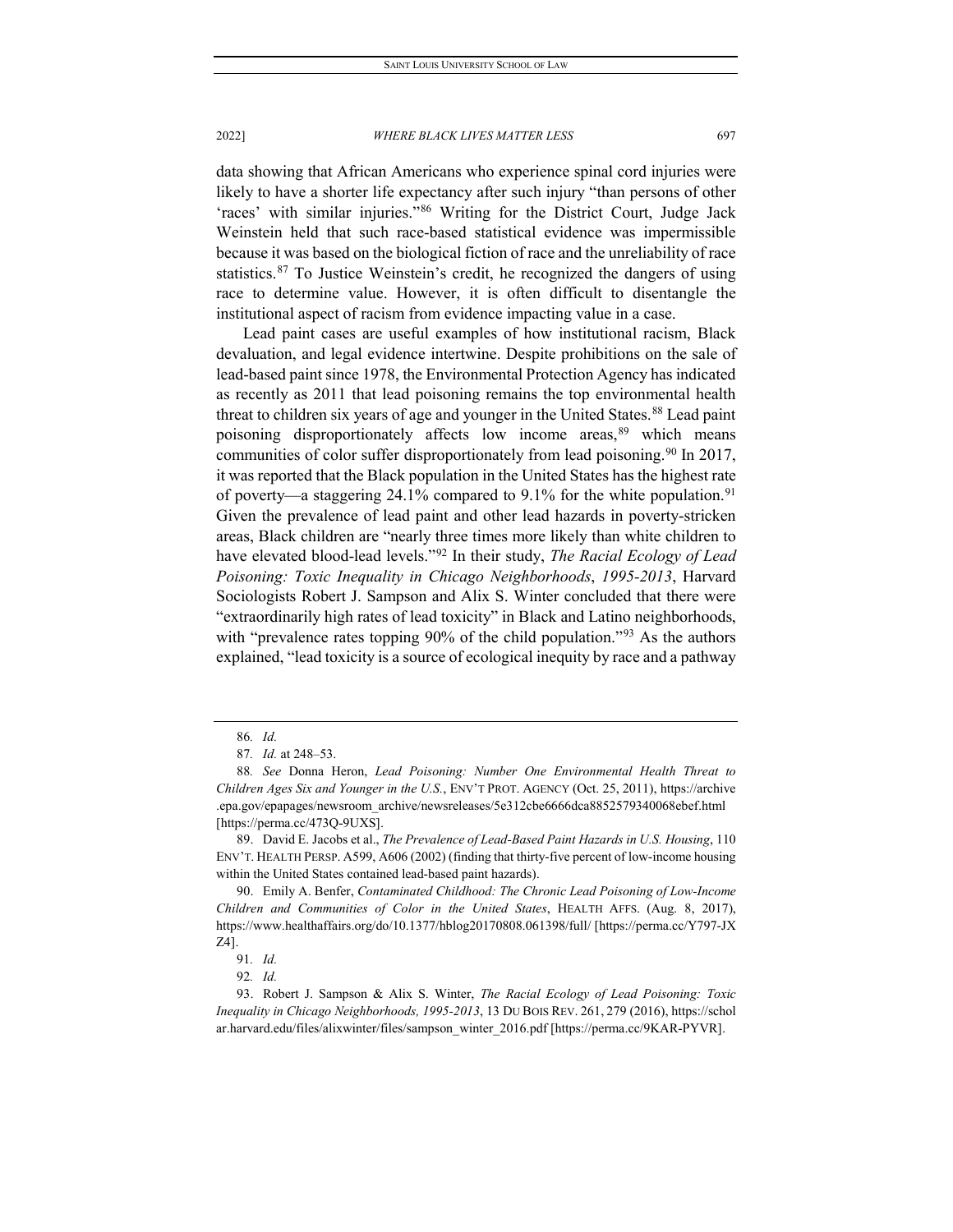through which racial inequality literally gets into the body."[94](#page-22-0) This "ecological inequality" plays out as inequality in the court system as well. In calculating damages, courts have traditionally allowed the introduction of evidence of a plaintiff's "life expectancy, worklife expectancy, and average income values particularized to the plaintiff's gender and, where available, race."[95](#page-22-1) So, when Black and Latino children are injured by lead paint, and their lost future earning capacity is assessed, race-based predictive tables are often used.[96](#page-22-2) This results in that group—Black and Latino children—systematically receiving considerably lower awards than would other groups, especially whites.<sup>[97](#page-22-3)</sup> The devaluation of these young Black and Latino lives results in the defendants typically public housing authorities and landlords in low-income areas—having a lessened incentive to maintain the health standards of their properties.<sup>[98](#page-22-4)</sup> That reduced incentive works to the detriment of Black and Latino children who disproportionately live in low-income or government housing.<sup>[99](#page-22-5)</sup> And the cycle continues.

#### 1. The Implicit Devaluation of Black Lives

Tort law outcomes show how the devaluation of Black lives plays out in explicit terms—through damage prediction charts. Perhaps unsurprisingly, tort law is also a vehicle for implicit racial bias to pervade. In their study, *Do Black Injuries Matter?: Implicit Bias and Jury Decision Making in Tort Cases*, Professors Johnathan Cardi, Valerie Hans, and Gregory Parks found that "the dollar awards for the injuries suffered by [B]lack plaintiffs were lower than awards for the same injuries experienced by white plaintiffs."[100](#page-22-6) When award decisions were broken down by the actual decision maker, the study found that participants with higher implicit bias scores<sup>[101](#page-22-7)</sup> "attributed significantly more

97*. Id.*

99. Chamallas, *supra* note 96.

<sup>94</sup>*. Id.*

<span id="page-22-1"></span><span id="page-22-0"></span><sup>95.</sup> Ronen Avraham & Kimberly Yuracko, *Torts and Discrimination*, 78 OHIO ST. L.J. 661, 666 (2017) (citing Watson v. S. Shore Nursing & Rehab. Ctr., LLC, 965 N.E.2d 1200, 1209 (Ill. App. Ct. 2012) (using a race and gender government table to estimate the life expectancy of a Black male)[; Probst v. Wroten, 433 So. 2d 734, 744 \(La. Ct. App. 1982\)](https://1.next.westlaw.com/Link/Document/FullText?findType=Y&serNum=1982154312&pubNum=0000735&originatingDoc=I5f3dad46c35611e79bef99c0ee06c731&refType=RP&fi=co_pp_sp_735_744&originationContext=document&transitionType=DocumentItem&contextData=(sc.UserEnteredCitation)#co_pp_sp_735_744) (authorizing gender-based worklife expectancy tables despite the plaintiff's objection); Johnson v. Misericordia Cmty. Hosp., 294 N.W.2d 501, 527 (Wis. Ct. App. 1980) (using race-based yearly government salary tables), *aff'd*, 301 N.W.2d 156 (Wis. 1981)).

<span id="page-22-2"></span><sup>96.</sup> Martha Chamallas, *Civil Rights in Ordinary Tort Cases: Race, Gender, and the Calculation of Economic Loss*, 38 LOY. L.A. L. REV. 1432, 1440–41 (2015).

<span id="page-22-5"></span><span id="page-22-4"></span><span id="page-22-3"></span><sup>98</sup>*. Id.*; *see generally* Laura Greenberg, *Compensating the Lead Poisoned Child: Proposals for Mitigating Discriminatory Damage Awards*, 28 B.C. ENV'T AFFS. L. REV. 429 (2001).

<span id="page-22-6"></span><sup>100.</sup> Johnathan Cardi et al., *Do Black Injuries Mater?: Implicit Bias and Jury Decision Making in Torts Cases*, 93 S. CAL. L. REV. 507, 507–08 (2020).

<span id="page-22-7"></span><sup>101</sup>*. Id.* at 536–37 ("The lower the score, the weaker the negative association with African-American faces and positive association with Caucasian faces; the higher the score, the stronger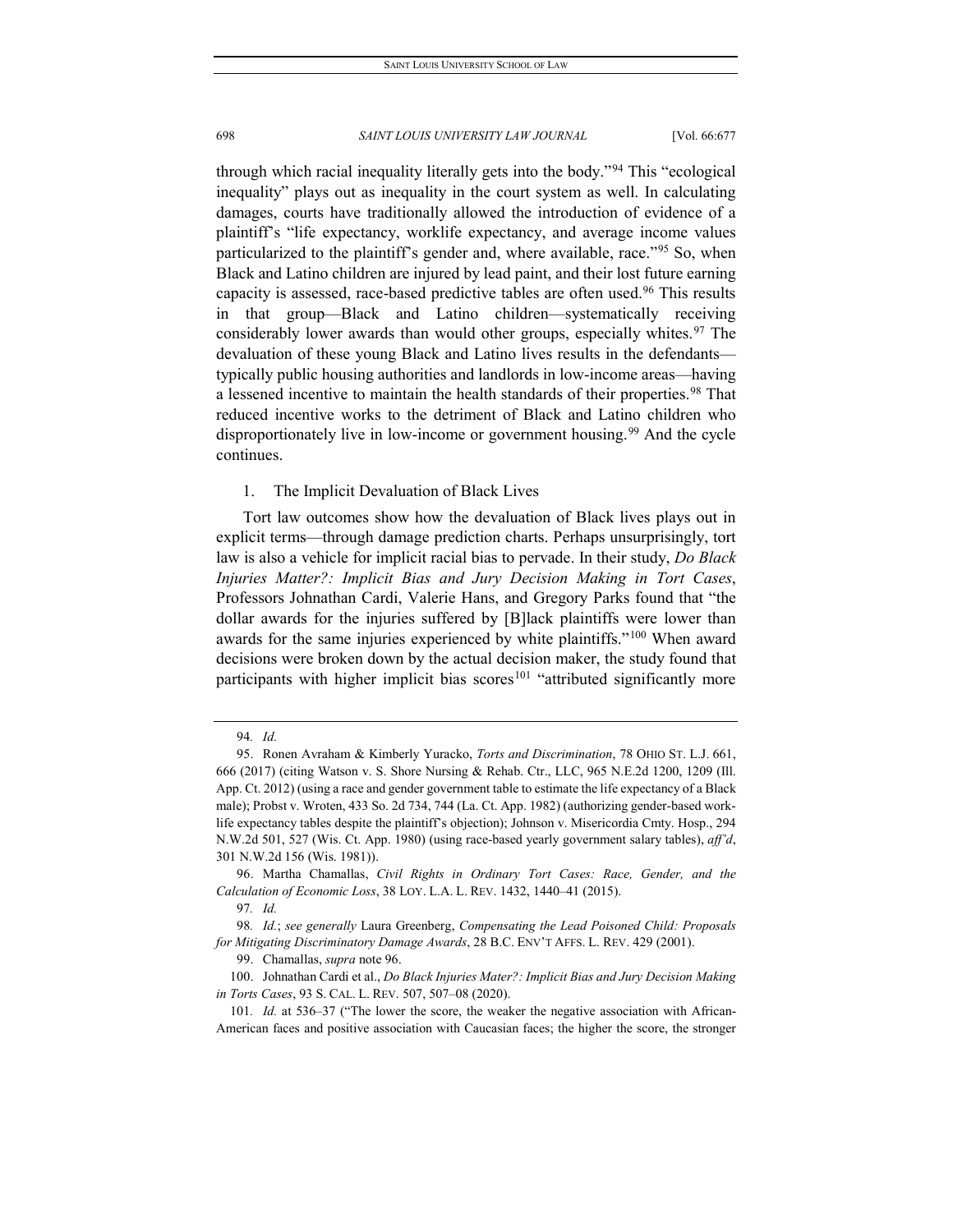legal responsibility to [B]lack defendants than to white defendants and recommended higher awards for plaintiffs who sued [B]lack defendants.["102](#page-23-0) Implicit racial bias "describes the cognitive processes whereby, despite even the best intentions, people automatically classify information in racially biased ways."<sup>[103](#page-23-1)</sup> The Race Implicit Association Test ("IAT")<sup>[104](#page-23-2)</sup> used in the tort damages study measures the reaction time in which individuals associate traits (pleasant meaning words and unpleasant meaning words) with images of Black and white faces.<sup>[105](#page-23-3)</sup> The purpose of the IAT is to assesses implicit attitudes toward Blacks versus whites. In the torts study, participants were assigned scenarios in which fictitious plaintiff's, varied by race (Black and white), were injured.<sup>[106](#page-23-4)</sup> Participants were asked to assess the legal responsibility of the defendants and the level of damages the plaintiffs deserved.<sup>[107](#page-23-5)</sup> After completing the torts exercise, the study participants took the Black-white Race IAT.[108](#page-23-6) Though the overall results of tort the study are complex and require further inquiry, the observations do raise interesting connections to the death penalty context.

As previously discussed, capital jurors routinely undervalue Black lives. Interestingly, the torts study found that the plaintiff's race did not affect the participants' liability determinations.<sup>[109](#page-23-7)</sup> However, the study did conclude that "[B]lack plaintiffs were awarded lesser damages than white plaintiffs in suits between individuals[,]" though it was unclear whether that difference was actually attributed to race.<sup>[110](#page-23-8)</sup> Race was also not found to be a factor in the amount of damages awarded overall.<sup>[111](#page-23-9)</sup> However, the implicit bias level of the participant did seem to make a difference, though the explanations were complicated. Ultimately, the study concluded that "[t]he higher the participant

the negative association with African-American faces and positive association with Caucasian faces.").

<sup>102</sup>*. Id.* at 507.

<span id="page-23-1"></span><span id="page-23-0"></span><sup>103.</sup> Robert J. Smith & Justin D. Levinson, *The Impact of Implicit Racial Bias on the Exercise of Prosecutorial Discretion*, 35 SEATTLE U.L. REV. 795, 797 (2012).

<span id="page-23-2"></span><sup>104</sup>*. See Frequently Asked Questions*, PROJECT IMPLICIT, https://implicit.harvard.edu/implicit /faqs.html [https://perma.cc/5GYA-PXKW] (last visited Feb. 21, 2020) ("The Implicit Association Test (IAT) [comes in the form of an online test that] measures the strength of associations between concepts (e.g., black people, gay people) and evaluations (e.g., good, bad) or stereotypes (e.g., athletic, clumsy).").

<span id="page-23-5"></span><span id="page-23-4"></span><span id="page-23-3"></span><sup>105</sup>*. See* Anthony G. Greenwald et al., *Measuring Individual Differences in Implicit Cognition: The Implicit Association Test*, 74 J. PERSONALITY & SOC. PSYCH. 1464 (1998); *see also* IMPLICIT MEASURES OF PERSONALITY 1, 6 (Bernd Wittenbrink & Norbert Schwarz eds., 2007).

<sup>106.</sup> Cardi et al., *supra* note 100, at 531.

<sup>107</sup>*. Id.*

<span id="page-23-6"></span><sup>108</sup>*. Id.* at 532.

<span id="page-23-7"></span><sup>109</sup>*. Id.* at 550.

<span id="page-23-8"></span><sup>110</sup>*. Id.* at 552.

<span id="page-23-9"></span><sup>111.</sup> Cardi et al., *supra* note 100, at 552.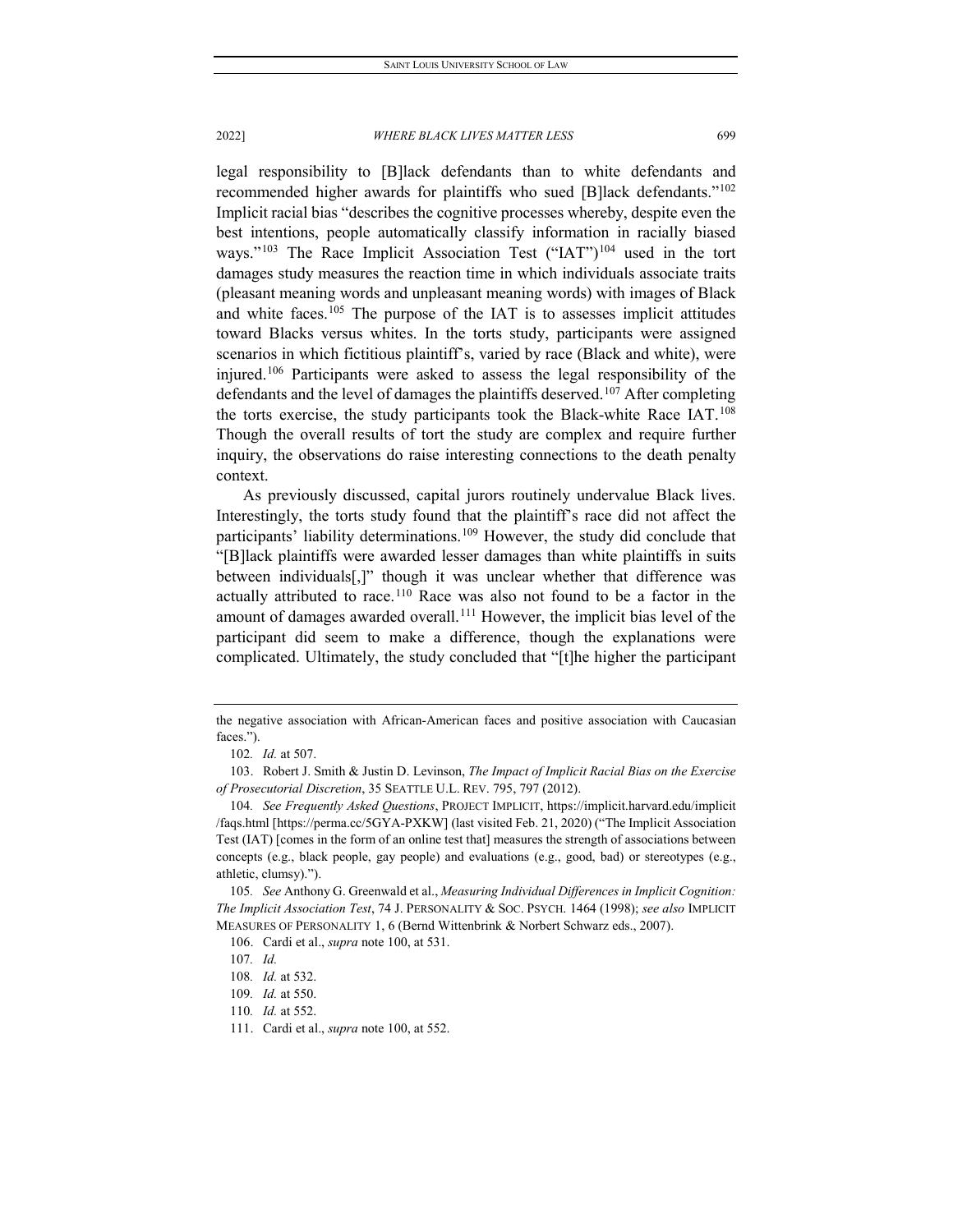IAT score, the less likely a white defendant was held liable[.]"[112](#page-24-0) In other words, the more a participant implicitly favored whites over Blacks, the less likely that participant was to hold white defendants liable for a plaintiff's injuries. Additionally, the study found that "high IAT scorers ordered [B]lack defendants to pay more than white defendants—this was true regardless of the race of the plaintiff."[113](#page-24-1) These results suggest that it matters—to the juror holding an anti-Black implicit bias—that whites are often less responsible for their damaging actions and that, when Blacks are responsible for hurting others, they ought to pay more dearly. These results match perfectly with what our data reveals in the death penalty cases in Texas. Blacks are seen as more deserving of the harshest punishment—the death penalty—when they wrong others. Add to this that whites are seen as generally less liable, then it stands to reason that when there is a white victim in a death penalty case, the perpetrator must pay a significant price—oftentimes with their life. The life or death challenge in the capital context is that researchers using the IAT have discovered that the majority of tested Americans carry implicit negative attitudes toward Blacks and associate Blacks with negative stereotypes.<sup>[114](#page-24-2)</sup> Of course, screening civil jurors for their implicit bias levels is not a part of jury *voir dire*, so we can expect varying levels of implicit bias among jurors.[115](#page-24-3) This is especially significant in the death penalty process where capital jurors are overwhelmingly white and male—a group that has higher levels of implicit bias against Black people.<sup>[116](#page-24-4)</sup> In this way, bias that is implicit is just as deadly as the explicit.

# 2. Historic Devaluation: The Legal Meaning of Blackness

Whether explicit or implicit, Black lives have been devalued from the moment they were forcibly brought to America. The explicit devaluation has been intertwined with the development of our American understandings of what race means and how one comes to be recognized as Black. The infamous "one-

<sup>112</sup>*. Id.* at 551.

<sup>113</sup>*. Id.*

<span id="page-24-2"></span><span id="page-24-1"></span><span id="page-24-0"></span><sup>114.</sup> Brian A. Nosek et al., *Harvesting Implicit Group Attitudes and Beliefs from a Demonstration Website*, 6 GRP. DYNAMICS 101, 101 (2002) ("[T]he data collected are rich in information regarding the operation of attitudes and stereotypes, most notably the strength of implicit attitudes, the association and dissociation between implicit and explicit attitudes, and the effects of group membership on attitudes and stereotypes."); *see also* Laurie A. Rudman & Richard D. Ashmore, *Discrimination and the Implicit Association Test*, 10 GRP. PROCESSES & INTERGROUP REL. 359, 361 (2007) (discussing studies that show scores on the Implicit Association Test are linked to harmful group behaviors).

<span id="page-24-3"></span><sup>115.</sup> Judge Mark W. Bennett has suggested screening potential jurors for potential bias. *See* Judge Mark W. Bennett, *Unraveling the Gordian Knot of Implicit Bias in Jury Selection: The Problems of Judge-Dominated Voir Dire, the Failed Promise of* Batson*, and Proposed Solutions*, 4 HARV. L. & POL'Y REV. 149, 170 (2010).

<span id="page-24-4"></span><sup>116.</sup> Shervin Assari, *Interaction Between Race and Gender on Implicit Racial Bias Against Blacks*, INT. J. EPIDEMIOLOGIC RES. 43, 47 (2018).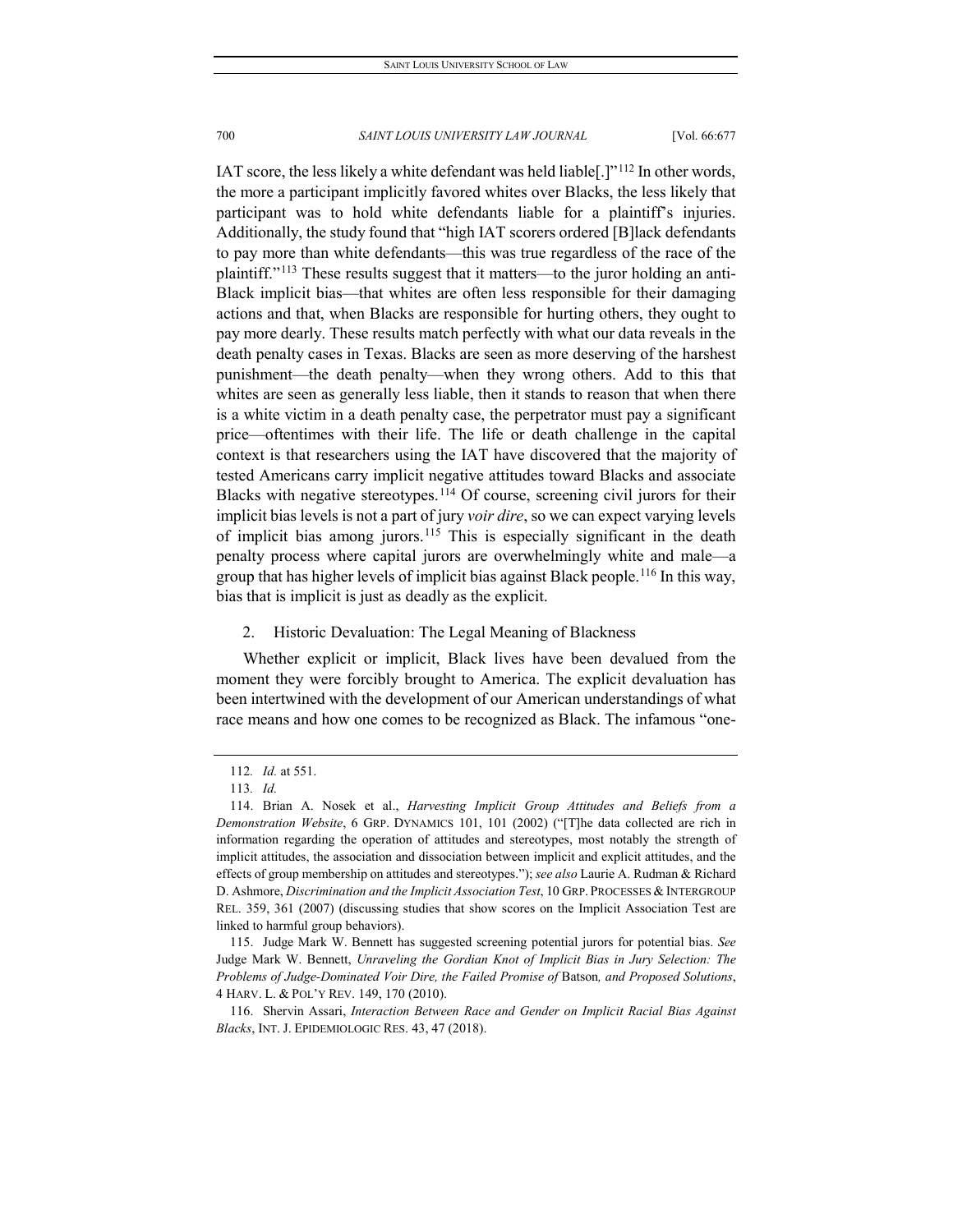drop rule" used in determining who is Black, and thus not entitled to the privileges of whiteness, is an example of the enduring American tenet of equating Blackness with a depreciative effect. In his book, *Who Is Black? One Nation's Definition*, Professor F. James Davis describes the one-drop rule in this manner:

To be considered [B]lack in the United States not even half of one's ancestry must be African [B]lack. But will one-fourth do, or one-eighth, or less? The nations answer to the question "Who is black?" has long been that a [B]lack is any person with **any** known African [B]lack ancestry. This definition reflects the long experience with slavery and later with Jim Crow segregation. In the South it became known as the "one-drop rule," meaning that a single drop of "black blood" makes a person a [B]lack. It is also known as the "one black ancestor rule," some courts have called it the "traceable amount rule," and anthropologists call it the "hypo-descent rule," meaning that racially mixed persons are assigned the status of the subordinate group. This definition emerged from the American South to become the nation's definition, generally accepted by whites and [B]lacks. Blacks had no other choice. As we shall see, this American cultural definition of [B]lacks is taken for granted as readily by judges, affirmative action officers, and [B]lack protesters as it is by Ku Klux Klansmen.<sup>[117](#page-25-0)</sup>

Thus, any so-called drop of Blackness made a person legally and socially Black. As Professor Davis explains, the one-drop rule is uniquely American because "[n]ot only does the one-drop rule apply to no other group than American [B]lacks, but apparently the rule is unique in that it is found only in the United States and not in any other nation in the world."[118](#page-25-1) And because American courts used Blackness to uphold slavery,<sup>[119](#page-25-2)</sup> deny citizenship to Blacks,<sup>[120](#page-25-3)</sup> and maintain race-based segregation that was oppressive to Black

<span id="page-25-0"></span><sup>117.</sup> F. JAMES DAVIS, WHO IS BLACK? ONE NATION'S DEFINITION (1991), *partially reprinted by* PBS, https://www.pbs.org/wgbh/pages/frontline/shows/jefferson/mixed/onedrop.html [https://perma.cc/MKK8-KT99] (last visited Mar. 28, 2022).

<sup>118</sup>*. Id.*

<span id="page-25-2"></span><span id="page-25-1"></span><sup>119</sup>*. See, e.g*., State v. John Mann, 13 N.C. 263 (1829) (holding that the cruel and unreasonable battery on a slave by the hirer is not indictable because "[t]he power of the master must be absolute to render the submission of the slave perfect."); *see also* Prigg v. Pennsylvania, 41 U.S. 539, 625– 26, 645–46 (1842) (upholding the Fugitive Slave Law because enslaved Blacks were property and retrieving "this species of property" was vital to slave masters' interests).

<span id="page-25-3"></span><sup>120</sup>*. See* Dred Scott v. Sanford, 60 U.S. 393, 404, 406 (1856) (denying U.S. citizenships to Blacks because, at the nation's founding Blacks were "considered as a subordinate and inferior class of beings, who had been subjugated by the dominant race, and, whether emancipated or not, yet remained subject to their authority, and had no rights or privileges but such as those who held the power and the Government might choose to grant them.").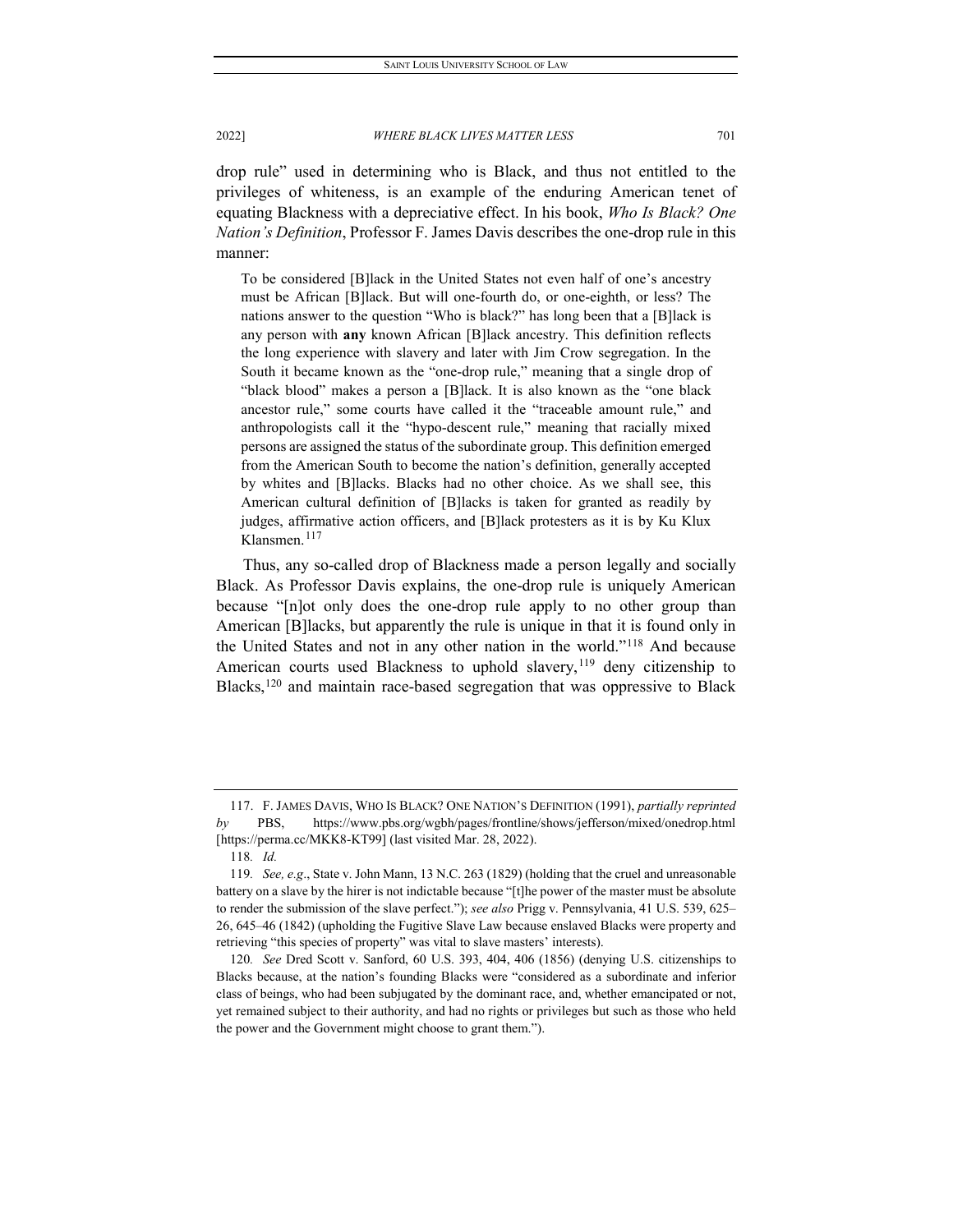people,[121](#page-26-0) this also meant that one drop of Blackness legally depreciated the value of the human.

We see this depreciative Black effect in property law and policy as well. Treating Blackness as a factor that devalues property was done explicitly in the case of redlining. In 1933, the federal government created the Home Owners' Loan Corporation ("HOLC") to increase home ownership as a response to the housing crisis during the Depression. The detrimental legacy of the redlining approach to mortgage lending is explored in full in Richard Rothstein's informative book, *The Color of Law*. [122](#page-26-1) Rothstein explains that:

The HOLC created color coded maps of every metropolitan area in the nation, with the safest neighborhoods colored green and the riskiest colored red. A neighborhood earned a red color if African Americans lived in it, even if it was a solid middle-class neighborhood of single-family homes.<sup>[123](#page-26-2)</sup>

While redlining of this sort clearly impeded the creation of wealth among Black families,[124](#page-26-3) it also illustrates that the presence of Blackness diminished the valuation of white areas as well. Areas where whites lived could get a green rating if, HOLC appraisers determined that "it had 'not a single foreigner of negro.'"[125](#page-26-4) It is within this context of devaluation and depreciation that the racial disparities in the death penalty sit—where the presence of even one Black victim devalues the victim pool and lessens the risk that a jury will determine that the defendant owes society their life. Similar to what happens in capital cases, the Black devaluation effect in property law, while once clearly explicit, still exists in an implicit form. Recent reports reveal that, not only are Black neighborhoods still undervalued,<sup>[126](#page-26-5)</sup> but that even Black homeowners in affluent areas have their individual homes undervalued by appraisers.<sup>[127](#page-26-6)</sup> What all of these examples show

<span id="page-26-0"></span><sup>121</sup>*. See* Plessy v. Ferguson, 163 U.S. 537 (1986) (upholding race-based segregation as not violative of equal protection while at the same time recognizing that a Black man is not lawfully entitled to the reputation of being a white man).

<sup>122.</sup> RICHARD ROTHSTEIN, THE COLOR OF LAW 64 (Liveright Publishing Corp. 2017).

<sup>123</sup>*. Id*.

<span id="page-26-3"></span><span id="page-26-2"></span><span id="page-26-1"></span><sup>124.</sup> Pedro da Costa, *Housing Discrimination Underpins the Staggering Wealth Gap Between Blacks and Whites*, ECON. POL'Y INST. (Apr. 8, 2019), https://www.epi.org/blog/housing-discrimi nation-underpins-the-staggering-wealth-gap-between-blacks-and-whites/ [https://perma.cc/A93M -P6FT].

<sup>125.</sup> ROTHSTEIN, *supra* note 122, at 64.

<span id="page-26-5"></span><span id="page-26-4"></span><sup>126.</sup> ANDRE PERRY ET AL., BROOKINGS METRO. POL'Y PROGRAM, THE DEVALUATION OF ASSETS IN BLACK NEIGHBORHOODS: THE CASE OF RESIDENTIAL PROPERTY (2018), https://www.brookings.edu/wp-content/uploads/2018/11/2018.11\_Brookings-Metro\_Devaluation -Assets-Black-Neighborhoods\_final.pdf [https://perma.cc/QH85-ERUK]; *see also* Michelle Singleterry, *Being Black Lowers The Value Of My Home: The Legacy Of Redlining*, WASH. POST (Oct. 23, 2020), https://www.washingtonpost.com/business/2020/10/23/redlining-black-wealth/ [https://perma.cc/3SGC-SVWJ].

<span id="page-26-6"></span><sup>127.</sup> Debra Kamin*, Black Homeowners Face Discrimination in Appraisals*, N.Y. TIMES (Aug. 27, 2020), https://www.nytimes.com/2020/08/25/realestate/blacks-minorities-appraisals-discrimi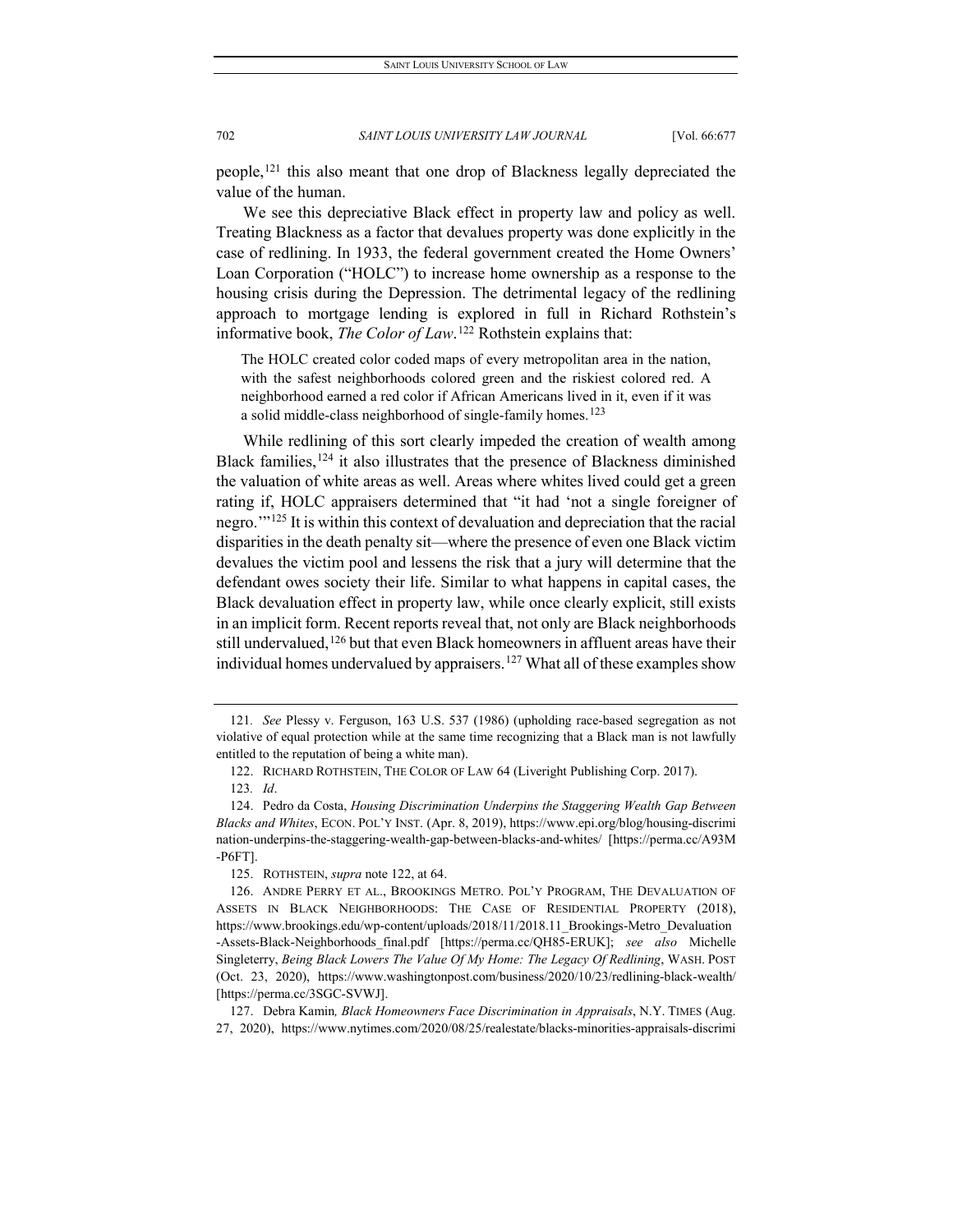is that seeing Black lives as less valuable than white lives is not a new American phenomenon, nor is it one that seems to be nearing an end.

# CONCLUSION: THE LACK OF REDEMPTION FOR THE DEATH PENALTY

The racial disparities in the death penalty are not isolated. Instead, they fit into the broader American legacy of racism and anti-Blackness. To ignore the prevalence of Black lives mattering less, or to discount the realness of anti-Blackness, is to completely misconstrue the context of the death penalty statistics. Such misconstruction (whether based on actual misunderstanding or willful blindness) encourages our legal system to develop strategies to deal with racial disparities that will never lead to their eradication. When the death penalty data is put in its proper historic and current context, it becomes clear that presentday America is unable to employ the death penalty in a racially just manner.

In *Gregg v. Georgia*, in 1976, the Supreme Court breathed life into the death penalty by holding that capital punishment is not automatically unconstitutional.[128](#page-27-0) While the *Gregg* court confirmed the position from the 1972 *Furman v. Georgia* decision, that the death penalty cannot be applied in an arbitrary manner,  $129$  the procedural protections against arbitrariness suggested by the Court in *Gregg* completely ignore the reality of anti-Blackness as a basis for death penalty decisions. The Court said that:

[T]he concerns expressed in *Furman* that the penalty of death not be imposed in an arbitrary or capricious manner can be met by a carefully drafted statute that ensures that the sentencing authority is given adequate information and guidance. As a general proposition these concerns are best met by a system that provides for a bifurcated proceeding at which the sentencing authority is apprised of the information relevant to the imposition of sentence and provided with standards to guide its use of the information.<sup>[130](#page-27-2)</sup>

However, bifurcated jury proceedings and jury guidance have nothing to do with weeding out racial bias. The suggested protections against arbitrariness focus on not letting the legal guilt of the offender infect the jury's determination of the appropriate punishment. But, that focus ignores what is really at stake in capital cases—that jurors may deem a defendant more deserving of death if he

nation.html [https://perma.cc/DV6G-JDTP]; *see also* Robin Young & Sabrina McMahon, *Biracial Couple Gets Lower House Appraisal With Black Family Members Present*, WBUR (Sept. 23, 2020), https://www.wbur.org/hereandnow/2020/09/23/home-appraisal-bias-racism [https://perma .cc/PCT7-H2QL].

<span id="page-27-0"></span><sup>128.</sup> Gregg v. Georgia, 428 U.S. 153, 169 (1976) ("We now hold that the punishment of death does not invariably violate the Constitution.").

<span id="page-27-2"></span><span id="page-27-1"></span><sup>129</sup>*. Id.* at 189. ("*Furman* mandates that where discretion is afforded a sentencing body on a matter so grave as the determination of whether a human life should be taken or spared, that discretion must be suitably directed and limited so as to minimize the risk of wholly arbitrary and capricious action.")

<sup>130</sup>*. Id.* at 195.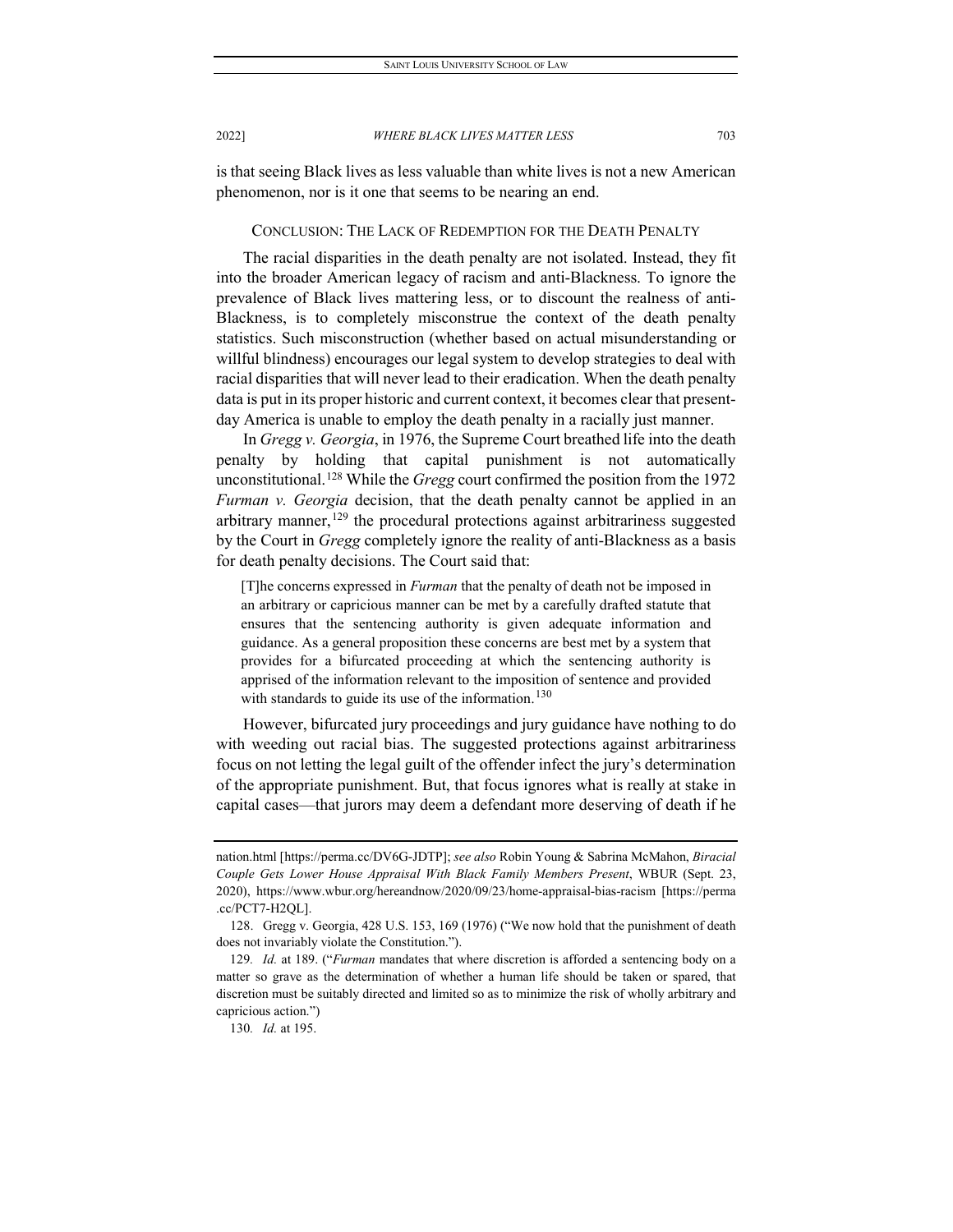kills white people than if he has even one Black victim. How does a bifurcated jury protect against that risk? It simply does not. Race was the arbitrary factor that led the Justices in *Furman* to say that it violates the constitution for the death penalty to be applied in an arbitrary manner.[131](#page-28-0) But, ever since *Gregg* shifted the solution to process, racial bias has ceased to be recognized as the actual problem.

The Texas death penalty data shows how pervasive race is in death penalty outcomes. Taken in sum, we see: a race of victim disparity in death sentences overall; a race of victim disparity in death sentences sorted by race of defendant; a race of victim disparity in death sentences sorted by weapon used; a race of victim disparity in cases with a single victim; and a race of victim disparity in multiple victim cases. Race is everywhere. Race is so prevalent that we even see a race of victim disparity in non-death sentence cases. In every single comparison, the racial disparity was statistically significant. In every single comparison, harsher punishment was associated with white victims than with African American victims, who clearly mattered less.

The truth, of course, is that Black victims matter as much as any, even if the legal system and society have not recognized their value. And when they are killed, it is not most likely in "a barroom quarrel" as Georgia's assistant attorney general speculated in *McCleskey*. [132](#page-28-1) Roderick "Chip" Brownlow had just arrived home from high school with his younger brother.<sup>[133](#page-28-2)</sup> A good student and athlete at Waco's Connally High School, Chip was due to graduate in two weeks and had plans to attend college. Chip's cousin, Garvin Graves, who grew up with the family and who he considered a brother, had just returned that day to spend the summer at home from college in Pennsylvania.

Chip was not killed in a barroom quarrel. He died in his front yard, amidst the tears and cries of his family. Terry Don Woodward's family lived next door. Woodward, with his neck decorated with a "white pride" message and gun in hand, came after the Brownlows that day. Witnesses testified that he called out a racial epithet and "I will kill you" before taking aim at Chip and his family. Woodward fired his gun several times and ran across the Woodward property. The family scattered and ducked for cover. But Chip Brownlow tripped and fell. As Woodward loomed over him, Chip pled for his life. "He walked up and stood over Chip," Garvin Graves testified. "Chip was on the ground with his hands up and was saying, 'Please don't shoot me. Don't shoot me.'" Woodward shot Chip

<sup>131.</sup> Furman v. Georgia, 408 U.S. 238, 242 (1972).

<sup>132.</sup> MARATEA, *supra* note 31, at 88.

<span id="page-28-2"></span><span id="page-28-1"></span><span id="page-28-0"></span><sup>133.</sup> Imaeye Ibanga & Mike Anderson, *Police Standoff Ends Peacefully*, WACO TRIBUNE-HERALD, May 15, 2003, at 1C; Tommy Witherspoon, *Murder Trial Set to Begin in Waco*, WACO TRIBUNE-HERALD, Nov. 17, 2003, at 1C; Tommy Witherspoon, *That's the Man Who Shot Chip*, WACO TRIBUNE-HERALD, Nov. 19, 2003, at 1A; Tommy Witherspoon, *Shooting Defendant Claims Self Defense*, WACO TRIBUNE-HERALD, Nov. 20, 2003, at 1A; Tommy Witherspoon, *Guilty Verdict in Death of Teen*, WACO TRIBUNE-HERALD, Nov. 21, 2003, at 1A; Tommy Witherspoon, *Teen's Killer Gets Life in Prison*, WACO TRIBUNE-HERALD, Nov. 22, 2003, at 1A.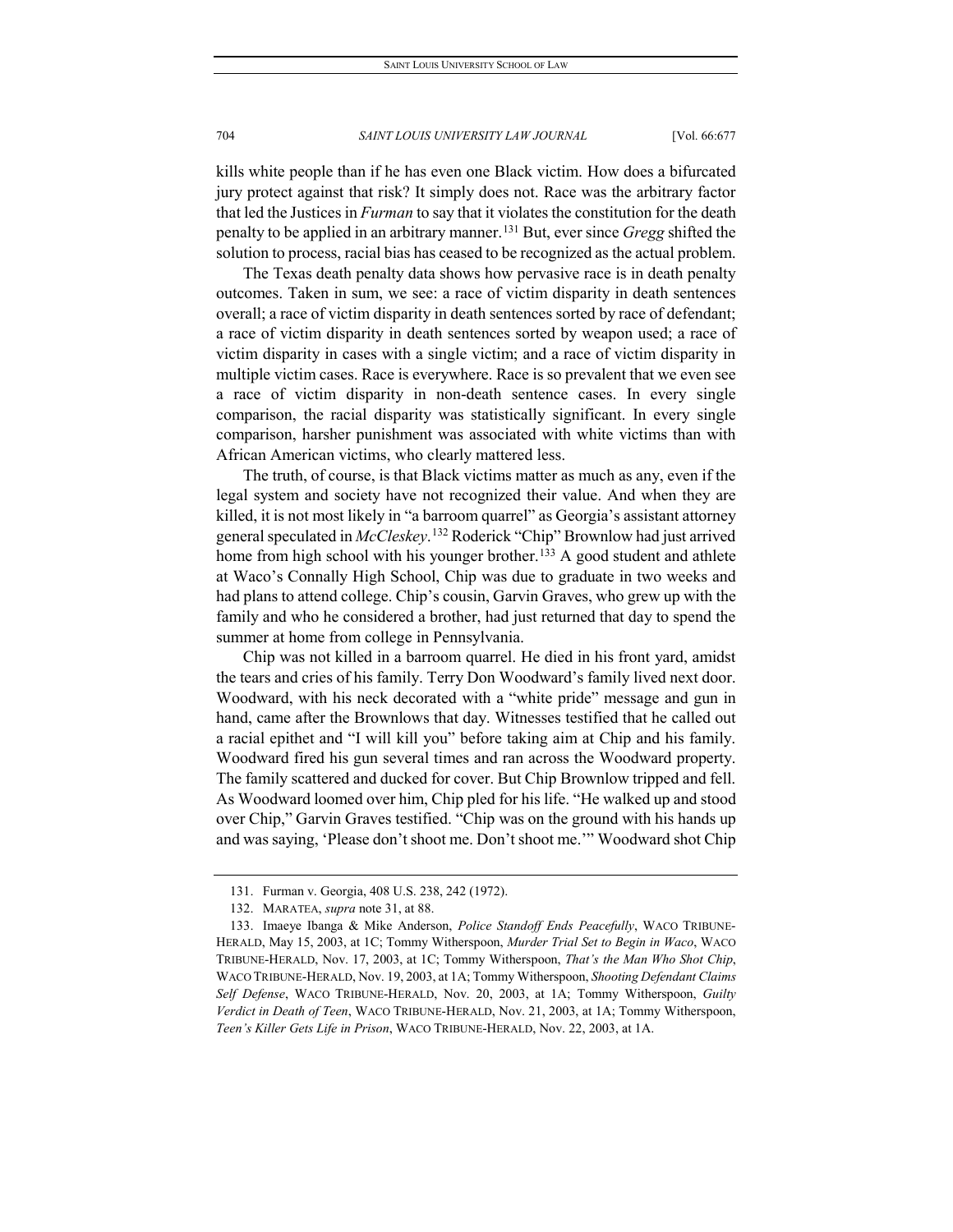Brownlow at close range and then ran from the scene. Police located Woodward the next day. A seven-hour standoff against members of five police agencies ensued before Woodward was finally taken into custody.

Woodward was convicted of murder for the death of Chip Brownlow, and aggravated assaulted for shooting at Chip's younger brother. He was sentenced to life in prison, with a thirty-year minimum. To the consternation and confusion of some of the victim's family, the death penalty was never sought.

Within a database of cases there are, of course, thousands of tragic stories of lives upended by acts of an almost unspeakable nature. The details differ from case to case. But across all those thousands of cases, the race of victim disparity persists. The math is straightforward. Indeed, the odds against the patterns seen here, emerging by chance, are truly astronomical. Which is to say, the penalties imposed for killing Roderick "Chip" Brownlow and thousands of other African Americans in Texas were less severe than the penalties imposed for killing whites.

The race of the victim matters in the Texas criminal justice system. The results are consistent with previous studies limited to several counties within Texas that also found racial disparities in sentencing. Here, the authors present the most comprehensive data ever assembled on capital murder cases in Texas to affirm that the scope of the race of victim difference is jarring.

As a matter of jurisprudence and policy making, however, the meaning of the data is uncertain. Baldus and colleagues argue that the courts have often shrugged in response to race of victim disparities owing to "remedial uncertainties" and "the potential political fallout" of declaring the system tainted by discrimination.<sup>[134](#page-29-0)</sup> When legislators debate the death penalty, racial disparities are among the most frequently cited concerns of opponents of the death penalty.<sup>[135](#page-29-1)</sup> Findings of racial imbalance in Connecticut,<sup>[136](#page-29-2)</sup> Maryland,<sup>[137](#page-29-3)</sup> and New Jersey<sup>[138](#page-29-4)</sup> sentencing outcomes contributed to what were ultimately successful efforts to abolish the death penalty in those states.<sup>[139](#page-29-5)</sup> Supporters of the death penalty, however, dispute both the math and the meaning of findings of racial disparities, taking particular offense at the suggestion that race influences sentencing or influences their own views.<sup>[140](#page-29-6)</sup>

<span id="page-29-0"></span>After studying the matter in several states, Baldus and colleagues conclude that eliminating the race of victim disparity in death sentences requires either

<sup>134.</sup> Baldus et al., *supra* note 15, at 169.

<sup>135.</sup> Niven & Donnelly, *supra* note 16.

<sup>136.</sup> Donohue III, *supra* note 13.

<sup>137</sup>*. Id.*

<sup>138.</sup> Baldus et al., *supra* note 15, at 144.

<span id="page-29-6"></span><span id="page-29-5"></span><span id="page-29-4"></span><span id="page-29-3"></span><span id="page-29-2"></span><span id="page-29-1"></span><sup>139.</sup> Scherzer, *supra* note 16, at 223 (arguing the proportionality review process in New Jersey served to both limit the use of the death penalty in New Jersey and undergird arguments for abolition).

<sup>140</sup>*. See* Niven & Donnelly, *supra* note 16.